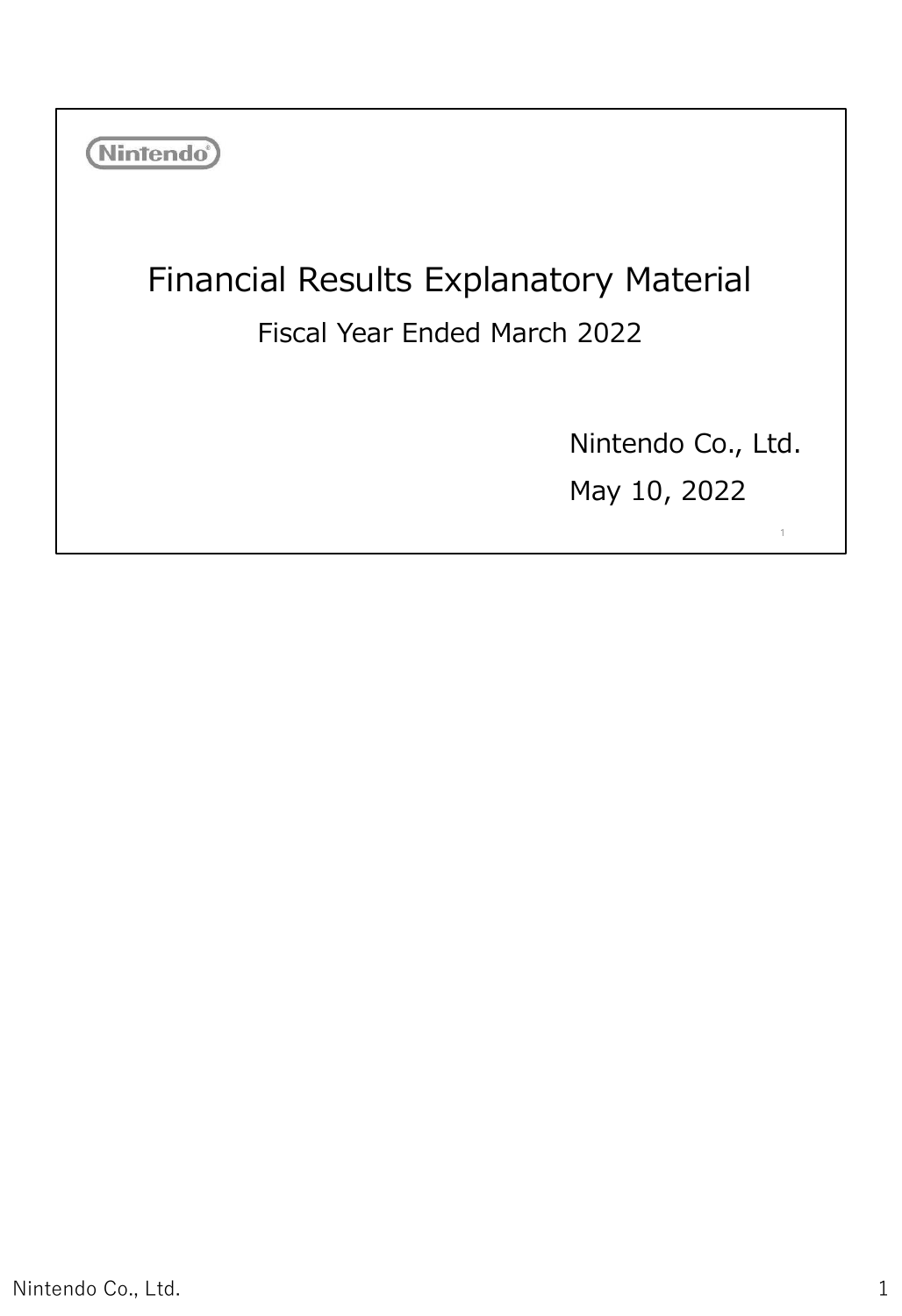# 1. Consolidated Financial Results and Outlook

• We would like to talk about the consolidated financial results for the fiscal year ended March 2022, and the consolidated financial forecast for the fiscal year ending March 2023.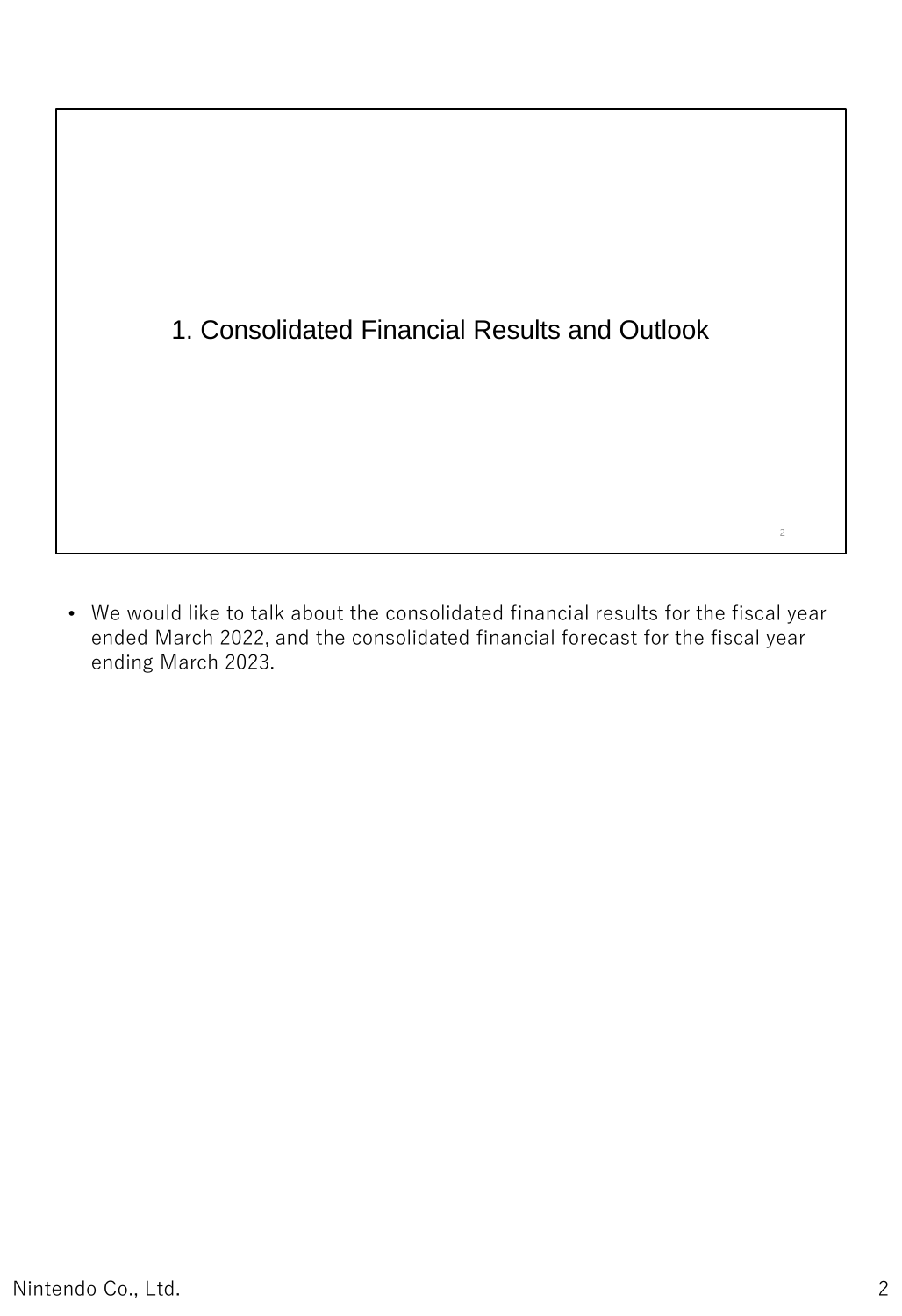|                                                                                                                                                     | <b>FY21</b>      | <b>FY22</b>      | Comparison |
|-----------------------------------------------------------------------------------------------------------------------------------------------------|------------------|------------------|------------|
| Net sales                                                                                                                                           | $1,758.9$ bn yen | $1,695.3$ bn yen | $-3.6%$    |
| Operating profit                                                                                                                                    | 640.6 bn yen     | 592.7 bn yen     | $-7.5%$    |
| Operating profit ratio                                                                                                                              | 36.4%            | 35.0%            | $-1.4$ pt. |
| Ordinary profit                                                                                                                                     | 678.9 bn yen     | 670.8 bn yen     | $-1.2 %$   |
| Net profit                                                                                                                                          | 480.3 bn yen     | 477.6 bn yen     | $-0.6$ %   |
| Net profit ratio                                                                                                                                    | 27.3 %           | 28.2 %           | $+0.9$ pt. |
| *Net profit: Profit attributable to owners of parent<br>$*$ FY = Fiscal Year<br>FY22 indicates the period between April 1, 2021 and March 31, 2022. |                  |                  |            |

• Year-on-year, net sales for this fiscal year declined by 3.6% to 1,695.3 billion yen, operating profit declined by 7.5% to 592.7 billion yen, ordinary profit declined by 1.2% to 670.8 billion yen, and profit attributable to owners of parent declined by 0.6% to 477.6 billion yen.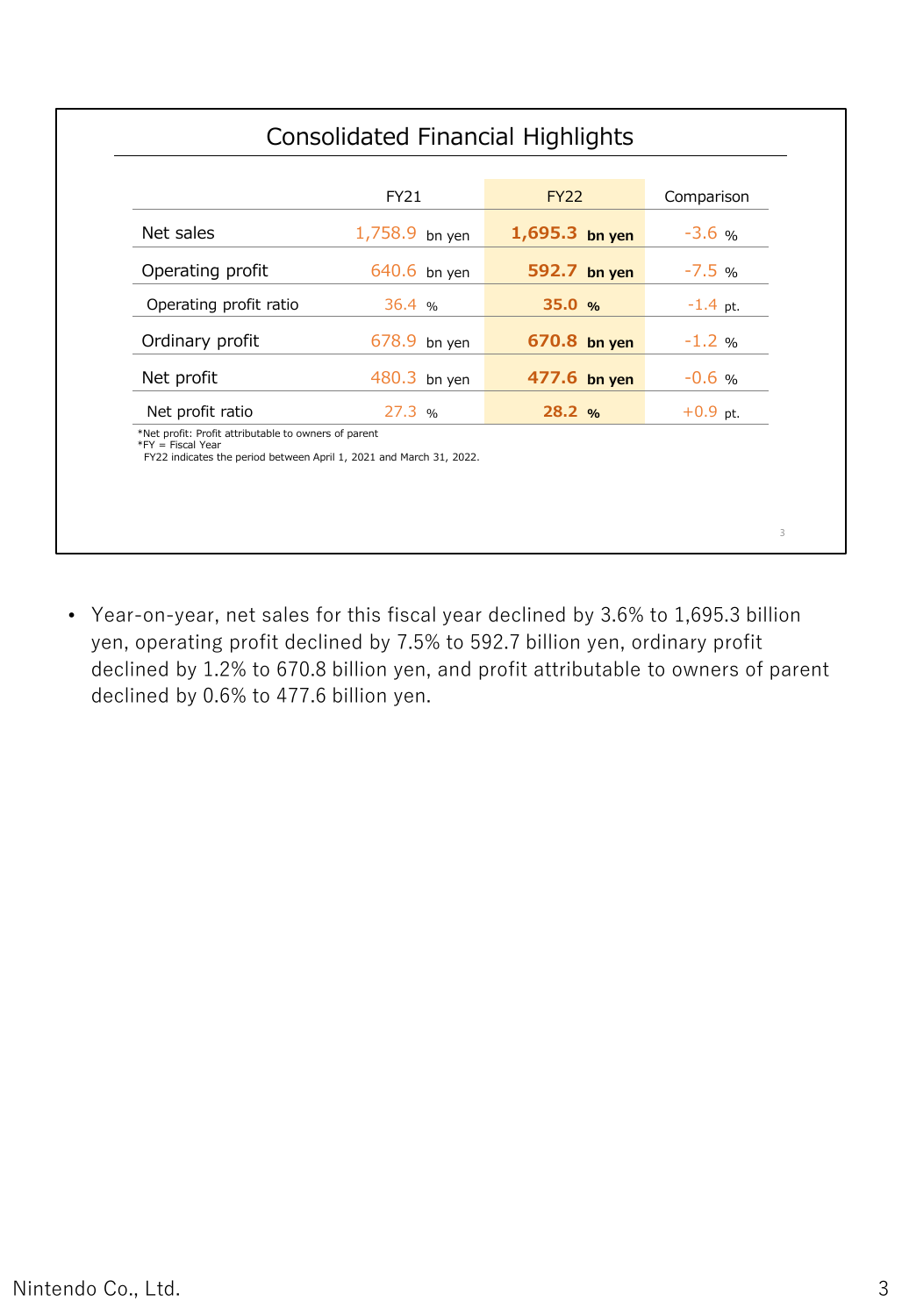| <b>Consolidated Sales</b>                                                                                                                                                                                                                                                                                                                                                                                                                                                                |                  |                                     |                |  |  |  |
|------------------------------------------------------------------------------------------------------------------------------------------------------------------------------------------------------------------------------------------------------------------------------------------------------------------------------------------------------------------------------------------------------------------------------------------------------------------------------------------|------------------|-------------------------------------|----------------|--|--|--|
|                                                                                                                                                                                                                                                                                                                                                                                                                                                                                          | <b>FY21</b>      | <b>FY22</b>                         | Comparison     |  |  |  |
| Net sales                                                                                                                                                                                                                                                                                                                                                                                                                                                                                | $1,758.9$ bn yen | $1,695.3$ bn yen                    | $-3.6%$        |  |  |  |
| Dedicated video game platform $*1$                                                                                                                                                                                                                                                                                                                                                                                                                                                       | $1,700.0$ bn yen | $1,639.2$ bn yen                    | $-3.6$ %       |  |  |  |
| Mobile, IP related income, etc.*2                                                                                                                                                                                                                                                                                                                                                                                                                                                        | 57.0 bn yen      | 53.3 bn yen                         | $-6.5$ %       |  |  |  |
| Playing cards, etc.                                                                                                                                                                                                                                                                                                                                                                                                                                                                      | $1.7$ bn yen     | $2.7$ bn yen                        | $+55.9$ %      |  |  |  |
| *1 Includes hardware, software (including downloadable versions of<br>packaged software, download-only software, add-on content,<br><b>FY22 Regional Sales Ratio</b><br>and Nintendo Switch Online) and accessories.<br>*2 Includes income from smart-device content and royalty income.<br>10.3%<br>21.2%<br>$\blacksquare$ Japan<br>Effect of changes in foreign exchange rates<br>The Americas<br>on net sales: +78.5 billion yen<br>25.0%<br>Europe<br>43.5%<br>$\blacksquare$ Other |                  |                                     |                |  |  |  |
|                                                                                                                                                                                                                                                                                                                                                                                                                                                                                          |                  | Proportion of overseas sales: 78.8% | $\overline{4}$ |  |  |  |

- Next, we would like to give a breakdown of consolidated sales.
- Sales from our dedicated video game platform business declined by 3.6% yearon-year to 1,639.2 billion yen. Sales decreased this fiscal year compared to last fiscal year, when Animal Crossing: New Horizons was a large driver of the overall Nintendo Switch business. However, cumulative sales of Nintendo Switch hardware have now grown beyond 100 million units. As a result of this install base, new and evergreen titles showed strong performance, with overall net sales reaching the third-highest level ever.
- Although royalty income increased year-on-year, income from smart-device content declined, with the result that overall sales in our mobile and IP related business declined by 6.5% to 53.3 billion yen.
- The impact of the exchange rate on net sales was a gain of 78.5 billion yen year-on-year.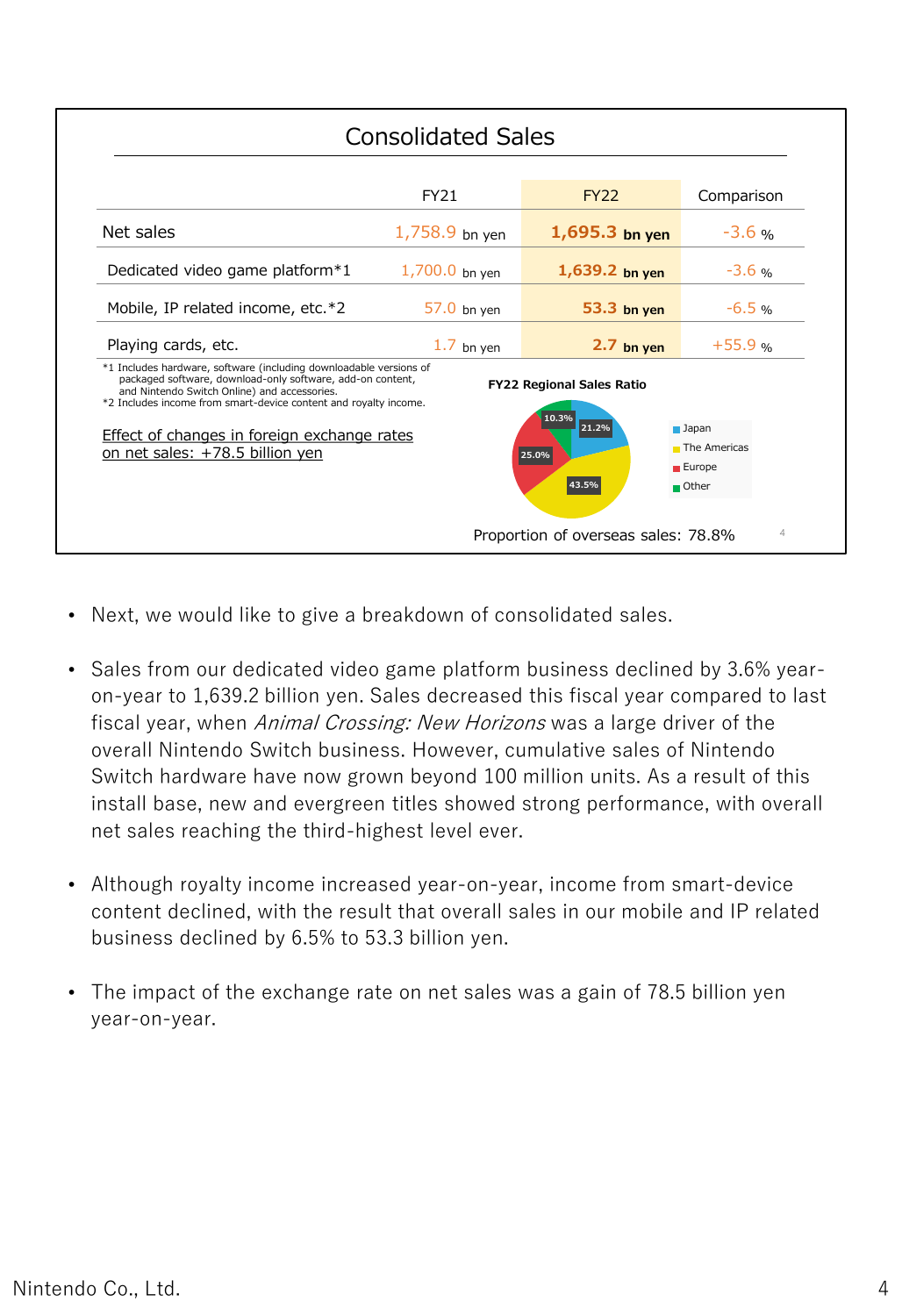| <b>Gross Profit</b>                           |                          |                          |                            |  |  |
|-----------------------------------------------|--------------------------|--------------------------|----------------------------|--|--|
|                                               |                          |                          |                            |  |  |
|                                               | FY21                     | <b>FY22</b>              | Comparison                 |  |  |
| Gross profit                                  | 970.4 bn yen             | 946.0 bn yen             | $-2.5%$                    |  |  |
| Gross profit ratio                            | 55.2 $%$                 | 55.8 %                   | $+0.6$ pt.                 |  |  |
|                                               | Main Variable Factors    |                          |                            |  |  |
|                                               |                          |                          |                            |  |  |
|                                               | <b>FY21</b>              | <b>FY22</b>              | Comparison                 |  |  |
| Proportion of hardware<br>sales $*1$          | 52.7 %                   | 48.4%                    | $-4.3$ pt.                 |  |  |
| Proportion of first-party<br>software sales*2 | 79.4 %                   | <b>78.8 %</b>            | $-0.6$ pt.                 |  |  |
| Proportion of digital<br>$sales*2$            | 42.8 %                   | 42.6%                    | $-0.2$ pt.                 |  |  |
| Average<br>1 USD<br>exchange rate<br>1 Euro   | 106.03 yen<br>123.68 yen | 112.34 yen<br>130.50 yen | $+6.31$ yen<br>$+6.82$ yen |  |  |

- Next, we would like to take an itemized look at profits.
- Gross profit declined by 2.5% year-on-year to 946.0 billion yen due to the decrease in net sales.
- Despite opposing factors such as the newly introduced Nintendo Switch OLED Model having a smaller profit margin in comparison to other models, and a rise in material costs due to the semiconductor shortage, the gross profit margin increased by 0.6 percentage points year-on-year to 55.8%, due mainly to the exchange-rate effect of a weak yen and software sales accounting for a larger percentage of overall sales of our dedicated video game platform business.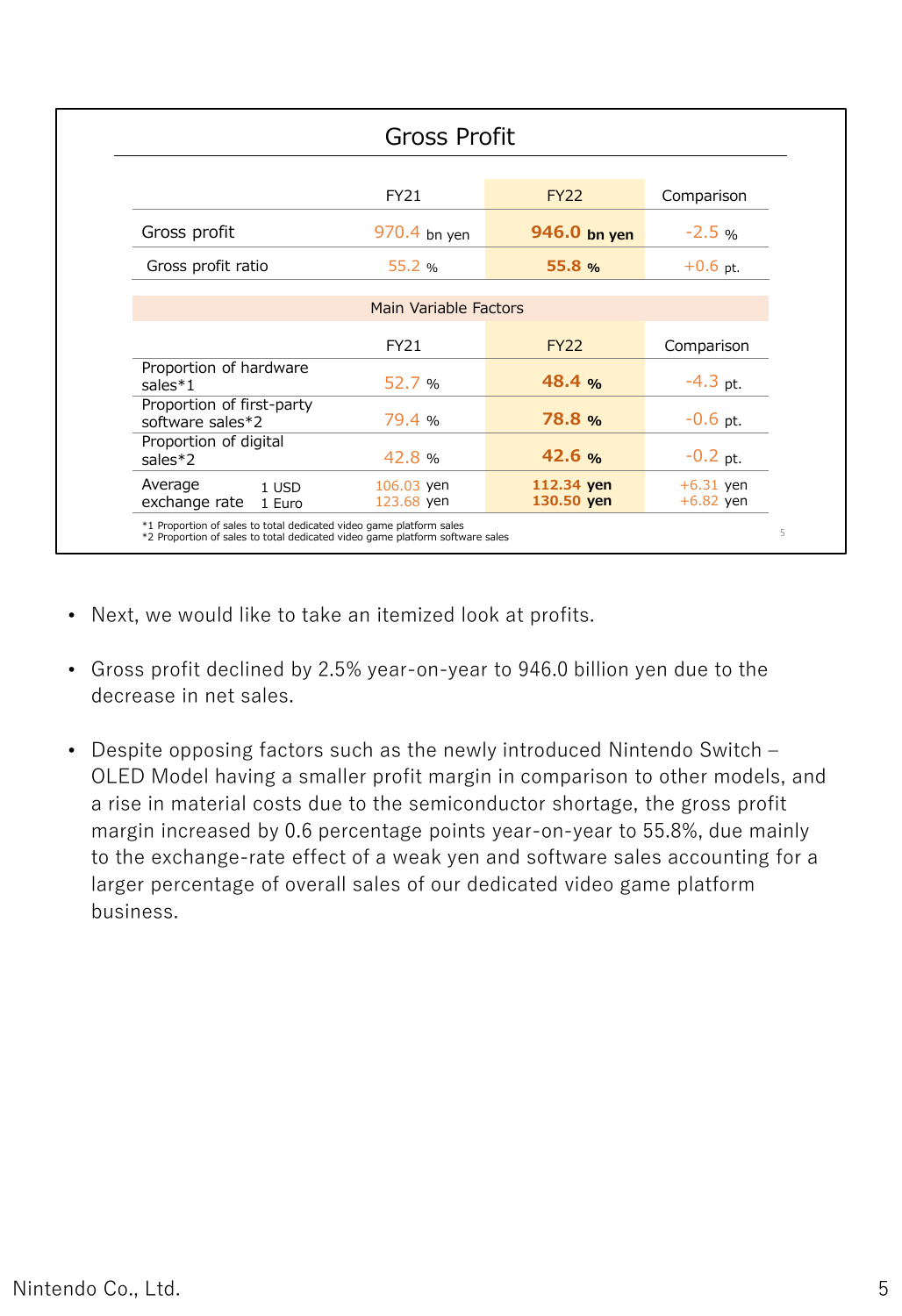# Selling, General and Administrative Expenses / Operating Profit

|                                                                                                                                                                                      | FY21         | <b>FY22</b>    | Comparison |
|--------------------------------------------------------------------------------------------------------------------------------------------------------------------------------------|--------------|----------------|------------|
| SG&A expenses                                                                                                                                                                        | 329.8 bn yen | 353.2 bn yen   | $+7.1%$    |
| SG&A expenses-to-sales ratio                                                                                                                                                         | 18.8%        | 20.8%          | $+2.0$ pt. |
| Operating profit                                                                                                                                                                     | 640.6 bn yen | 592.7 bn yen   | $-7.5%$    |
|                                                                                                                                                                                      |              | 35.0%          | $-1.4$ pt. |
|                                                                                                                                                                                      | 36.4~%       |                |            |
| Operating profit ratio<br>*SG&A expenses: Selling, general and administrative expenses<br>Effect of changes in foreign exchange rates on operating profit: approx. +43.0 billion yen |              |                |            |
|                                                                                                                                                                                      | FY21         | <b>FY22</b>    | Comparison |
| Research and development<br>expenses                                                                                                                                                 | 93.2 bn yen  | $102.1$ bn yen | $+9.6%$    |

- Selling, general and administrative expenses (SG&A expenses) increased by 7.1% year-on-year to 353.2 billion yen, due mainly to the rise in R&D expenses and advertising expenses, and the exchange-rate effect of a weak yen. The ratio of SG&A expenses to sales increased by 2.0 percentage points to 20.8%.
- Operating profit declined by 7.5% year-on-year to 592.7 billion yen, and the operating profit margin declined by 1.4 percentage points to 35.0%, due to the decrease in gross profit and the rise in SG&A expenses.
- The impact of the exchange rate on operating profit, year-on-year, was a gain of approximately 43.0 billion yen.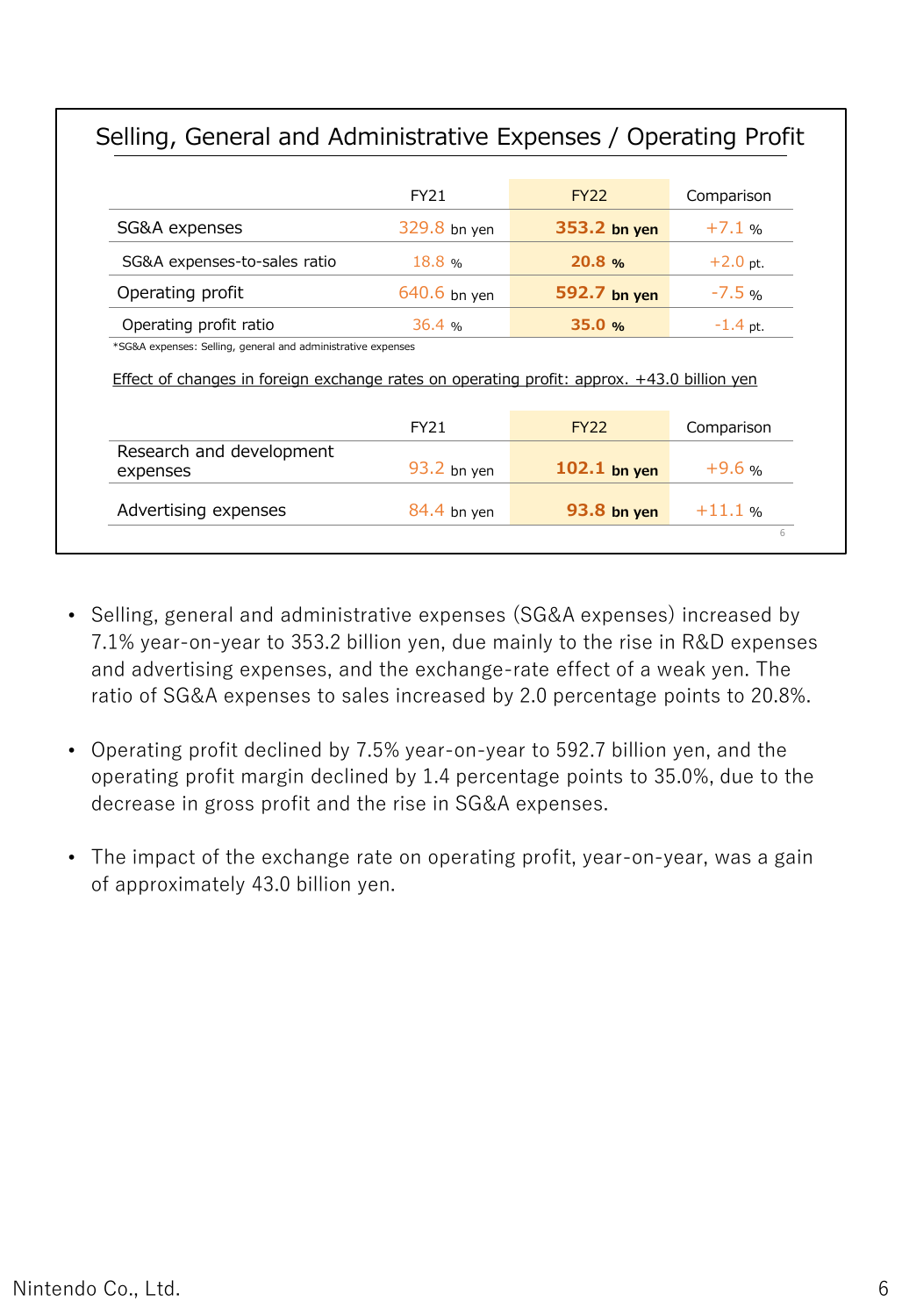| Ordinary Profit and Net Profit                       |                          |                            |                             |  |
|------------------------------------------------------|--------------------------|----------------------------|-----------------------------|--|
|                                                      | <b>FY21</b>              | <b>FY22</b>                | Comparison                  |  |
| Non-operating income                                 | 39.7 bn yen              | 78.7 bn yen                | $+98.4%$                    |  |
| included foreign exchange gains                      | $24.0$ bn yen            | 45.6 bn yen                | $+89.8$ %                   |  |
| Non-operating expenses                               | $1.3$ bn yen             | $0.7$ bn yen               | $-45.7%$                    |  |
| Ordinary profit                                      | $678.9$ bn yen           | 670.8 bn yen               | $-1.2$ %                    |  |
| Net profit                                           | $480.3$ bn yen           | 477.6 bn yen               | $-0.6$ %                    |  |
| Net profit ratio                                     | 27.3%                    | 28.2 %                     | $+0.9$ pt.                  |  |
| *Net profit: Profit attributable to owners of parent |                          |                            |                             |  |
| Exchange rate                                        | <b>FY21</b>              | <b>FY22</b>                | Comparison                  |  |
| 1USD<br>1Euro                                        | 110.70 yen<br>129.82 yen | $121.83$ yen<br>135.41 yen | $+11.13$ yen<br>$+5.59$ yen |  |

- While the depreciation of the yen generated 45.6 billion yen in exchange rate gains, ordinary profit declined by 1.2% year-on-year to 670.8 billion yen due mainly to a decrease in operating profit.
- Profit attributable to owners of parent declined by 0.6% year-on-year to 477.6 billion yen.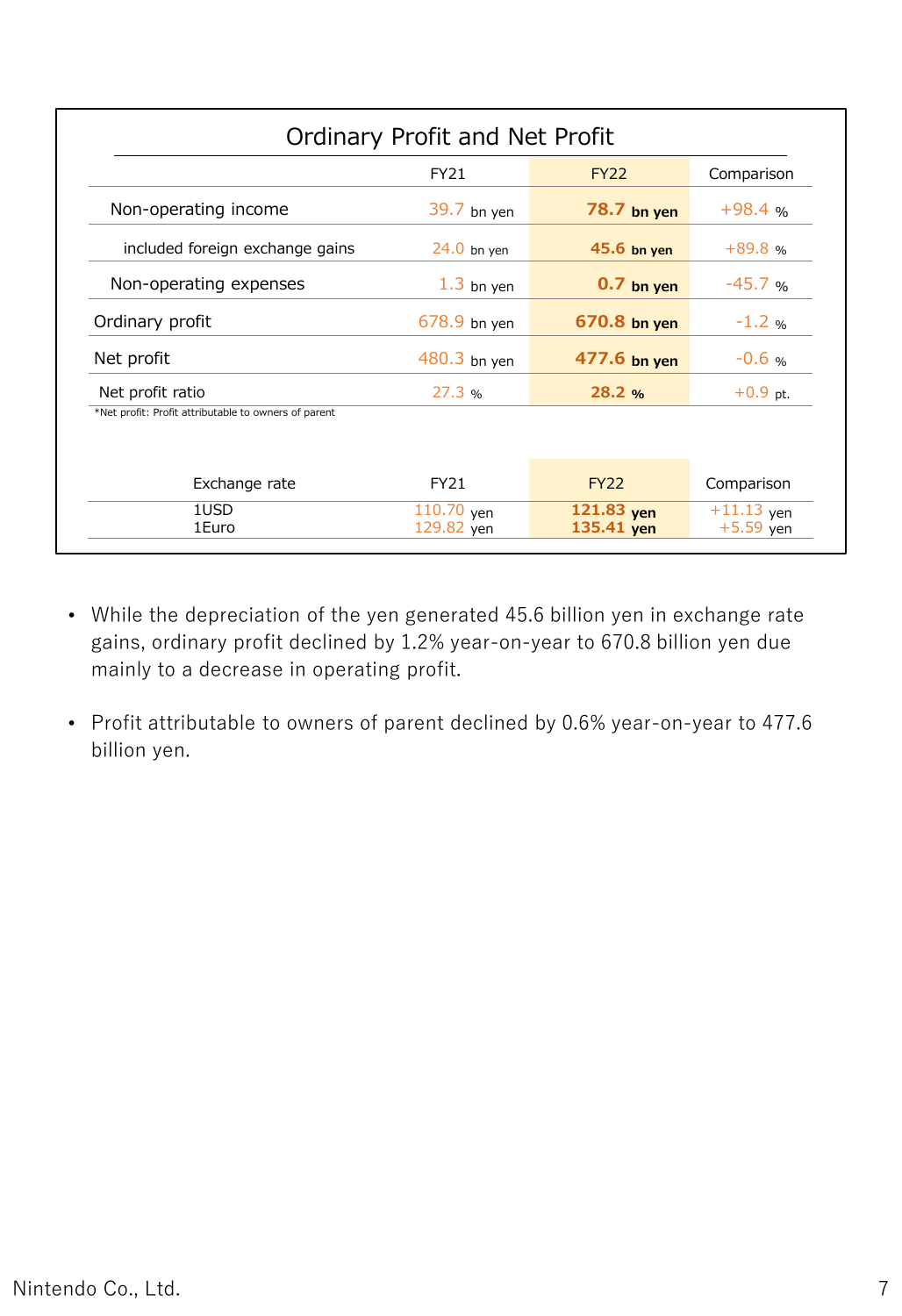|                                                                         | <b>FY22</b>                                                                                                                    | <b>FY23</b>               |            |
|-------------------------------------------------------------------------|--------------------------------------------------------------------------------------------------------------------------------|---------------------------|------------|
|                                                                         | (Actual)                                                                                                                       | (Forecast)                | Comparison |
| Net sales                                                               | $1,695.3$ bn yen                                                                                                               | 1,600.0 bn yen            | $-5.6%$    |
| Operating profit                                                        | 592.7 bn yen                                                                                                                   | 500.0 bn yen              | $-15.6$ %  |
| Ordinary profit                                                         | $670.8$ bn yen                                                                                                                 | 480.0 bn yen              | $-28.4$ %  |
| Net profit                                                              | 477.6 bn yen                                                                                                                   | 340.0 bn yen              | $-28.8$ %  |
|                                                                         |                                                                                                                                |                           |            |
|                                                                         | *Estimated exchange rate for FY23: 1 USD = 115 yen, 1 Euro = 125 yen.                                                          |                           |            |
| Dividend                                                                | FY <sub>22</sub><br>(Actual)                                                                                                   | <b>FY23</b><br>(Forecast) | Comparison |
| Annual                                                                  | 2,030 yen                                                                                                                      | $\ast$                    |            |
| Dividends" on pg. 4 of the Earnings Release.                            | *For more details regarding the annual dividend forecast for FY23, please refer to "3. Basic Policy of Profit Distribution and |                           |            |
| *Net profit: Profit attributable to owners of parent<br>Nintendo Switch | <b>FY22</b><br>(Actual)                                                                                                        | <b>FY23</b><br>(Forecast) | Comparison |
| Hardware                                                                | 23.06 mil units                                                                                                                | 21.00<br>mil units        | $-8.9%$    |

- Next, we will explain our consolidated financial forecast for the fiscal year ending March 2023.
- Our outlook is 1,600.0 billion yen in net sales, 500.0 billion yen in operating profit, 480.0 billion yen in ordinary profit, and 340.0 billion yen in profit attributable to owners of parent. The assumed exchange rates are 115 yen per U.S. dollar and 125 yen per euro.
- Taking into account factors such as constraints in the supply of semiconductor components, we forecast sales for Nintendo Switch hardware to be 21.00 million units. We are expecting 210.0 million units in sales of Nintendo Switch software and aim to grow the sales of both new and evergreen titles, leveraging the install base of our hardware.
- Due mainly to an increase in manufacturing costs and SG&A expenses, the margin of decrease in operating profit is larger than that of net sales.
- The consolidated earnings forecast is made under the assumption that we are able to manufacture the products in accordance with our sales plan. However, manufacturing and logistics may be impacted by factors such as obstacles in the procurement of parts including semiconductors, and risks associated with COVID-19.

Note: A 10-for-1 split of the Company's common stock is scheduled to take effect on October 1, 2022. The Company has not announced a dividend forecast for the next fiscal year. (from "3. Basic Policy of Profit Distribution and Dividends" on pg. 4 of the Earnings Release)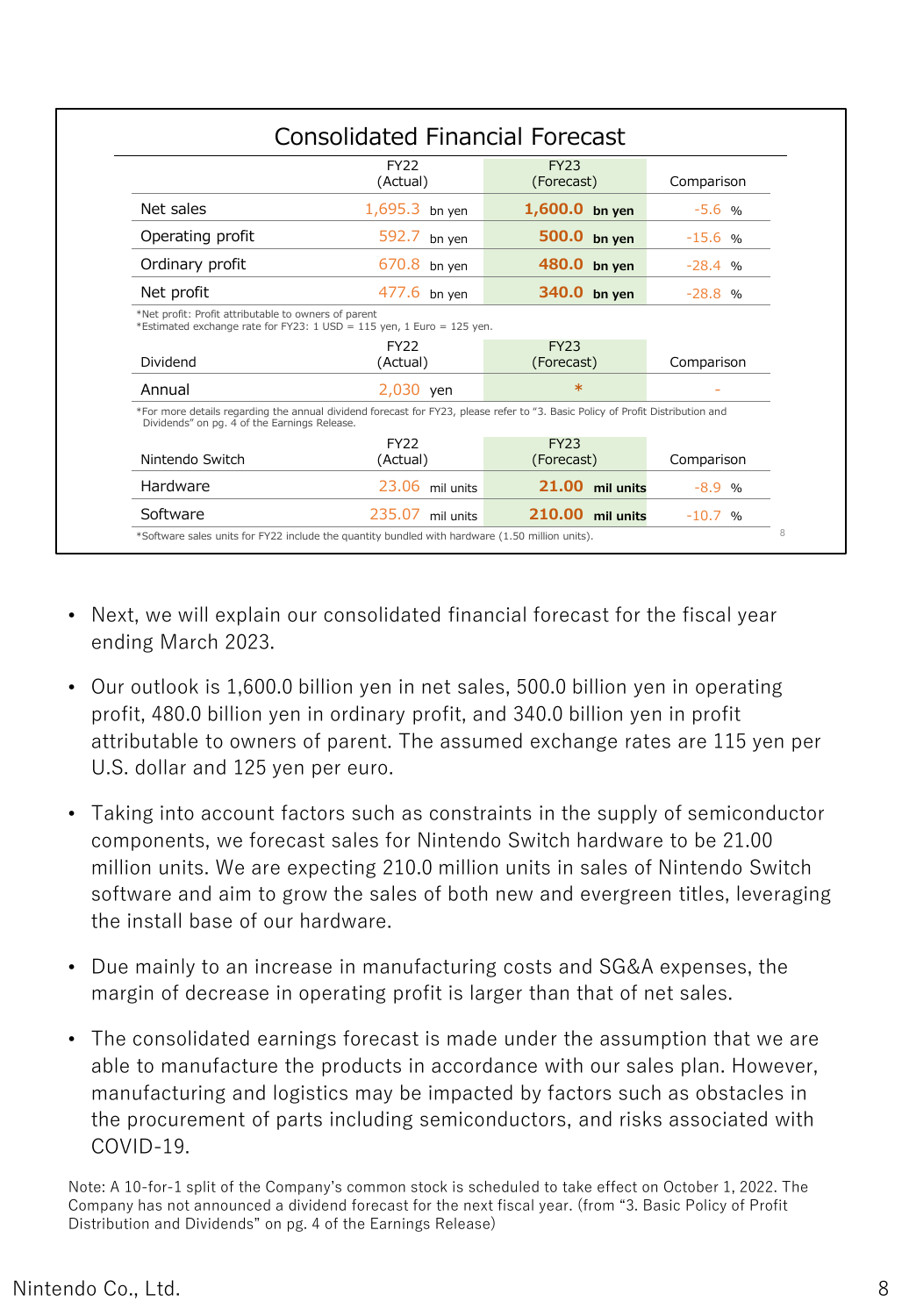## 2. Business Highlights

• We would now like to turn to our business highlights.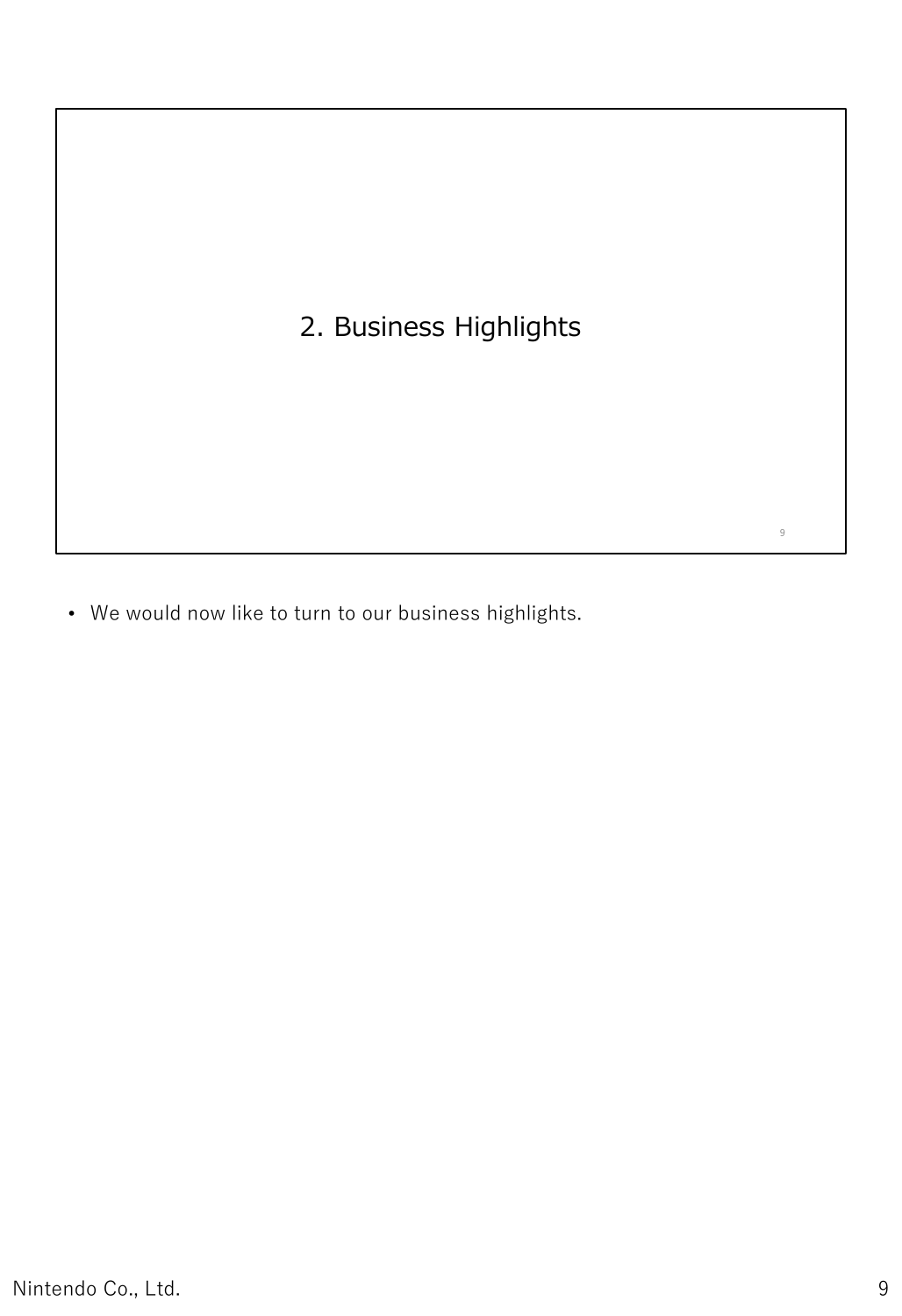

- First, let's talk about Nintendo Switch sales.
- Unit sales for the entire Nintendo Switch family of systems declined by 20.0% year-on-year to 23.06 million units. This breaks down to 13.56 million units of Nintendo Switch, 5.80 million units of Nintendo Switch – OLED Model, and 3.70 million units of Nintendo Switch Lite. Software unit sales increased 1.8% yearon-year to 235.07 million units.
- Compared to last fiscal year, when the March 2020 release of Animal Crossing: New Horizons was a major driver of hardware sales in the first half, this fiscal year hardware sales declined, affected by factors including the continued shortages of semiconductor components and other parts. That being said, Nintendo Switch – OLED Model was off to a good start following its launch in October 2021, and the entire Nintendo Switch family enjoyed stable sales.
- Looking at software, sales grew beyond 10 million units for *Pokémon Brilliant* Diamond and Pokémon Shining Pearl, both released in November 2021, and for Pokémon Legends: Arceus, released in January 2022. Furthermore, the evergreen title, *Mario Kart 8 Deluxe* continued to show strong sales as well. As a result, annual software unit sales were the highest ever posted for a Nintendo hardware to date.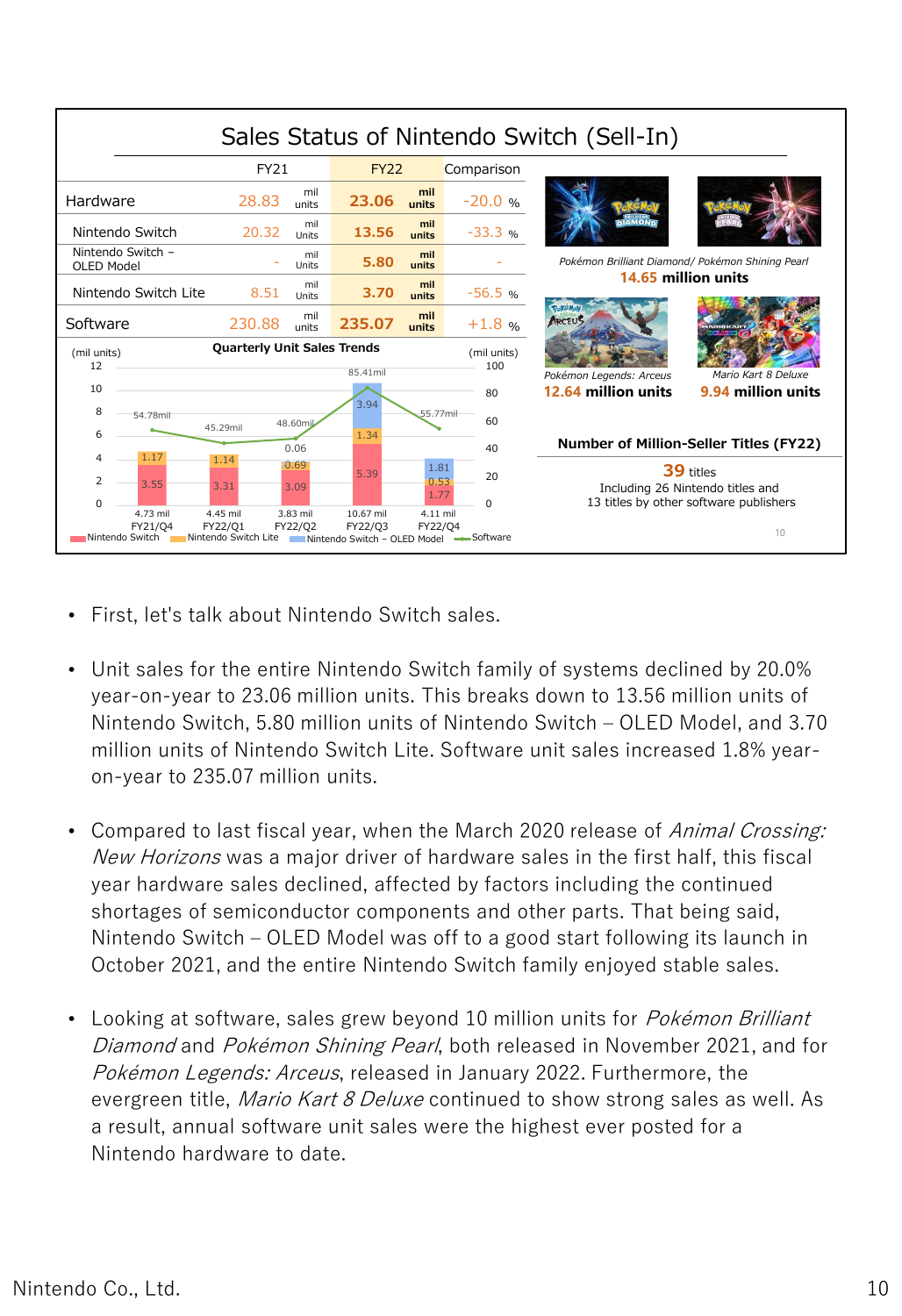

- So far we have been talking about sell-in, or unit sales by the Nintendo group to its business partners. Now let's turn the discussion to sell-through, which is the number of units purchased by consumers.
- The graph on the left shows sell-through for the Nintendo Switch family of systems. Red indicates Nintendo Switch, orange is Nintendo Switch Lite, and blue is Nintendo Switch – OLED Model.
- Despite the constraints of a global semiconductor shortage and logistical delays, sell-through this fiscal year reached the second-highest level in the five years since the Nintendo Switch launch. Since its launch in October 2021, Nintendo Switch – OLED Model has also shown steady growth in its sellthrough numbers.
- The graph on the right shows the number of annual playing users of Nintendo Switch for each fiscal year. The number of annual playing users exceeded 100 million users this fiscal year to reach the highest level ever, as many consumers continue to enjoy Nintendo Switch.

Note 1: Sell-in refers to sales by the Nintendo group to outside entities. In addition to units sold to corporate business partners, this number also includes units sold to individual consumers through Nintendo's directsales sites or as downloadable software.

Sell-through refers to sales made to individual consumers. In addition to units sold by retailers, this number also includes units sold to individual consumers through Nintendo's direct-sales sites and as downloadable software.

#### Nintendo Co., Ltd. 11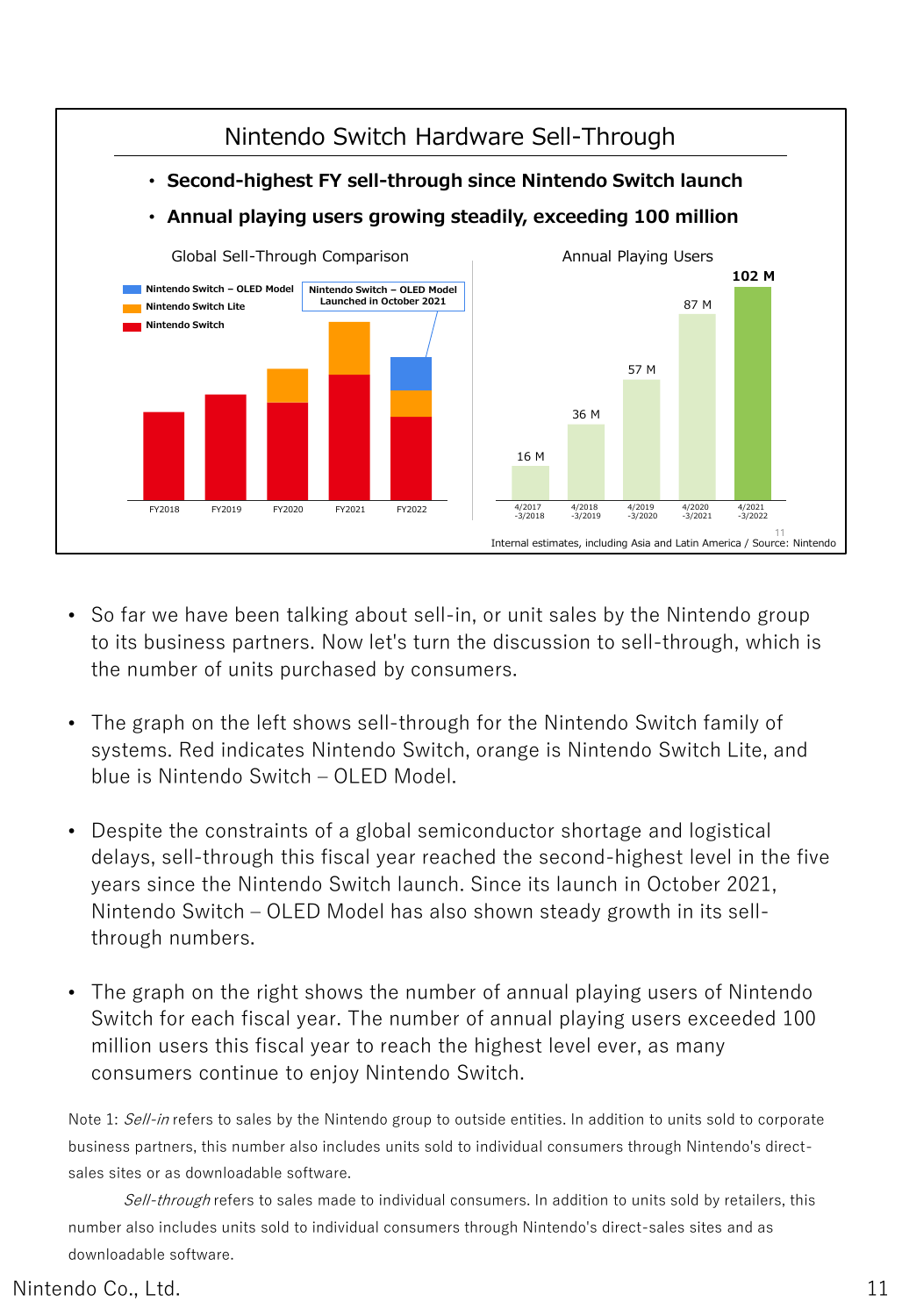Note 2: The number of "annual playing users" of Nintendo Switch refers to the number of users who play Nintendo Switch software one or more times during the 12-month data aggregation period, out of those with Nintendo Accounts linked to Nintendo Switch systems. The only consumers who are counted are those who are connected to the internet and have agreed to provide statistical information to Nintendo. The count excludes the use of certain services such as Nintendo eShop.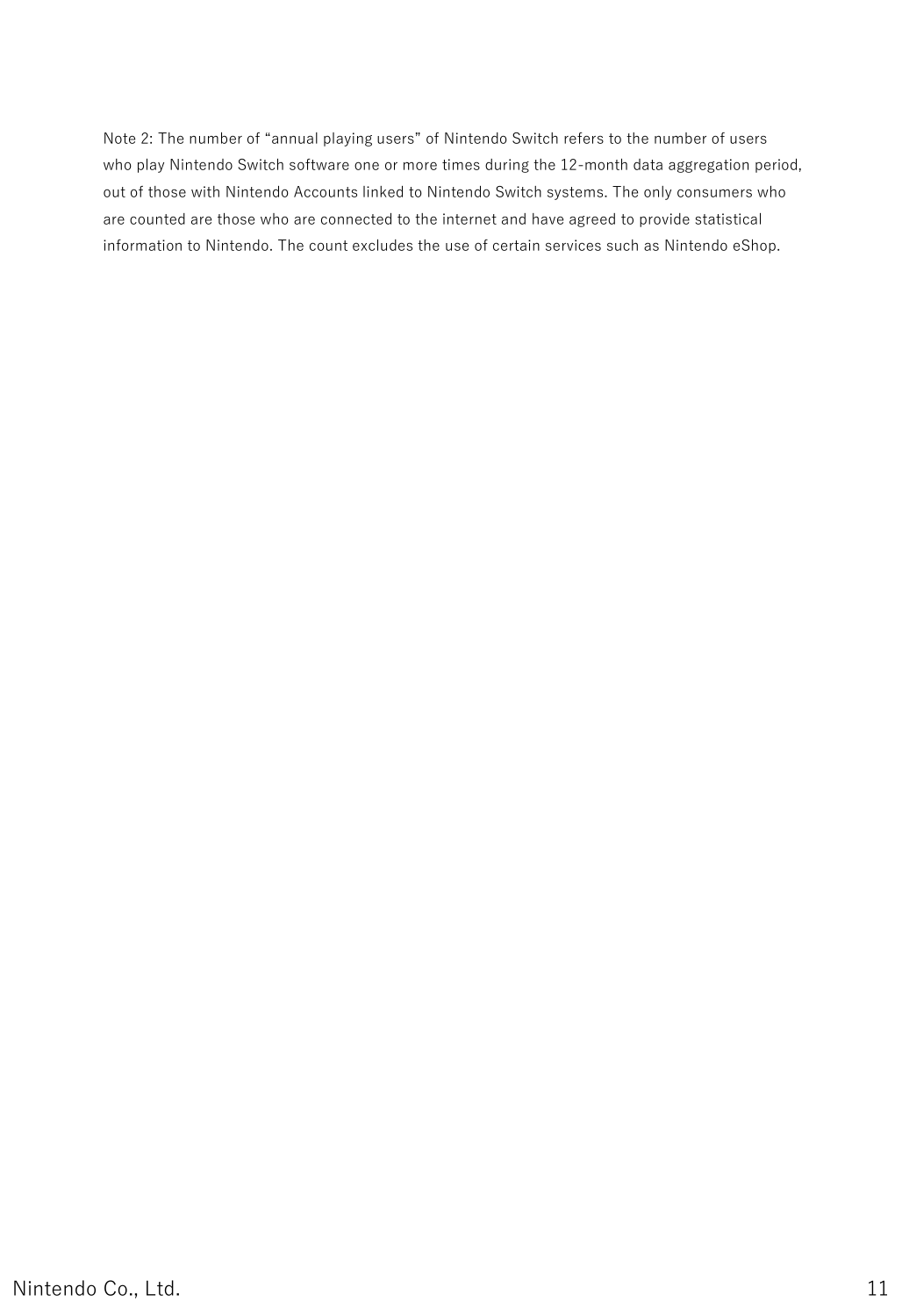

- Let's move on to a discussion of sell-through of first-party software.
- The graph presents sell-through for each fiscal year, with April through December shown in gray, and January through March is shown in red. Sales grew throughout this fiscal year, with a good balance of new titles and evergreen titles. Despite the 2021 fiscal year being particularly successful in terms of software sell-through due to titles such as Animal Crossing: New Horizons, performance for the 2022 fiscal year was a close competitor during the first nine months. Subsequent unit sales in January-March 2022 outpaced that of 2021, resulting in the highest level of software sell-through in a fiscal year by a single hardware family. With total hardware sales now exceeding 100 million units, many consumers are purchasing software.
- Looking at the most recent three months, *Pokémon Legends: Arceus* had global sell-through of over 11.4 million units in the 10 weeks since its release on January 28. Kirby and the Forgotten Land, released on March 25, also is off to a good start, with sales of over 2.1 million units in the first two weeks, greatly exceeding the initial sales of Kirby Star Allies (released for Nintendo Switch in 2018).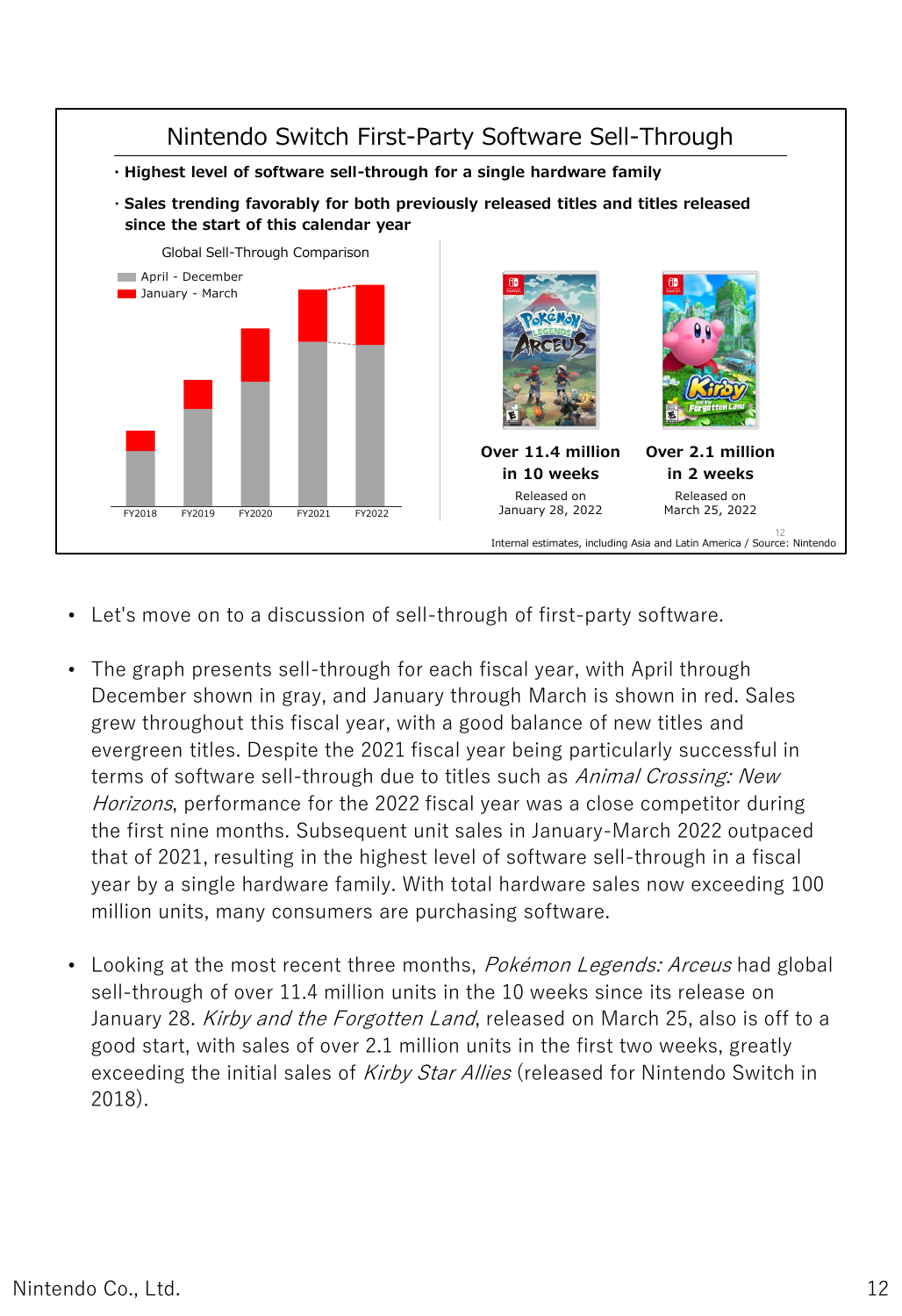

- Next, we would like to talk about digital sales on our dedicated video game platform.
- Digital sales increased by 4.5% year-on-year to 359.6 billion yen and accounted for 42.6% of total software sales for our dedicated video game platform.
- Digital sales grew in scale last fiscal year, due mainly to the high sales ratio for the downloadable version of *Animal Crossing: New Horizons* and the impact of COVID-19 lockdowns. This fiscal year, digital sales continued to be strong overall and, with the effect of exchange rate trends, full-year digital sales rose to a record high.
- Digital sales in January-March were the second-highest ever, behind only the previous quarter (October-December 2021). Led by titles such as Pokémon Legends: Arceus, sales of downloadable versions of packaged software did well, and another factor was growth in subscriptions of Nintendo Switch Online + Expansion Pack which can be attributed to the inclusion of additional content. Those who are subscribed to the Expansion Pack can enjoy *Mario Kart 8* Deluxe – Booster Course Pack (released on March 18) at no additional cost, offering additional value for consumers.

Note: Regarding calculation of digital sales, in principle, sales of Nintendo software are recognized as gross sales, while sales of software released by other software publishers are recognized as net sales. For software released by other publishers, the sales commissions that Nintendo receives based on contracts with the software publishers or other parties are recognized as revenue.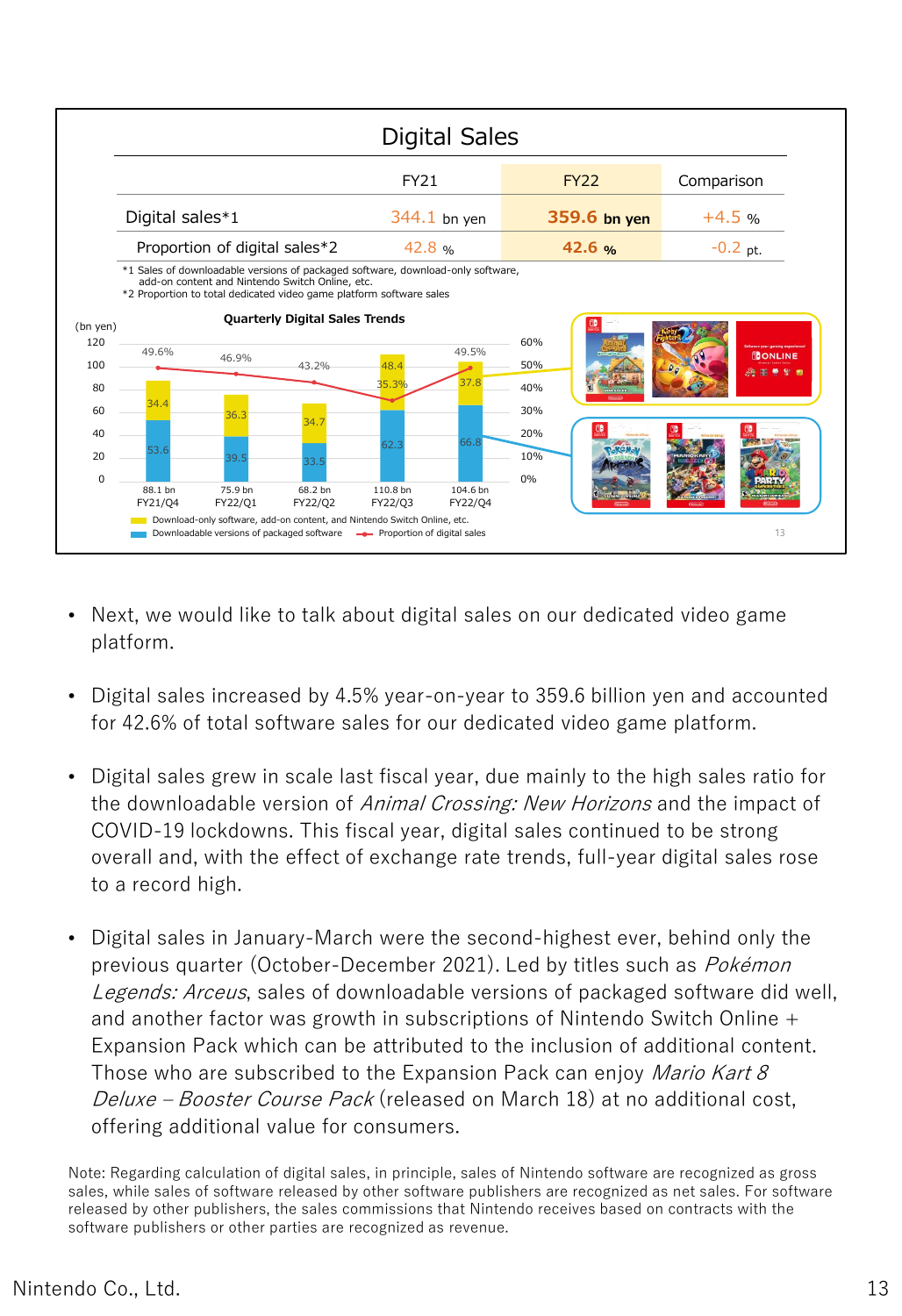

- Here is a selection of titles that have been announced to date in 2022.
- Nintendo Switch Sports, the latest addition to the Wii Sports series, was released on April 29. With its simple controls based on swinging the Joy-Con, this game is one that players of any age can enjoy. People can come together to play locally or enjoy online matches with players who are far-away. The title currently features six sports including volleyball and soccer, and golf will be added in fall 2022.
- *Mario Strikers: Battle League* is planned for release on June 10. In this game, Mario and his friends compete in a new sport called "Strike", which is a combination of soccer and martial arts. Up to eight players can play locally on a single Nintendo Switch system, and the online play features clubs where as many as 20 players can join and compete against rivals.
- Koei Tecmo Games will release *Fire Emblem Warriors: Three Hopes* on June 24. This game is set in the world of *Fire Emblem: Three Houses* with the addition of the signature Warriors series action and a rich plot. We believe that those who have played the original *Fire Emblem: Three Houses* and players who are new to the world of Fire Emblem, as well as fans of the Warriors series will all enjoy this title.
- Capcom plans to release MONSTER HUNTER RISE: SUNBREAK on June 30. This paid add-on content is a massive expansion to *MONSTER HUNTER RISE*,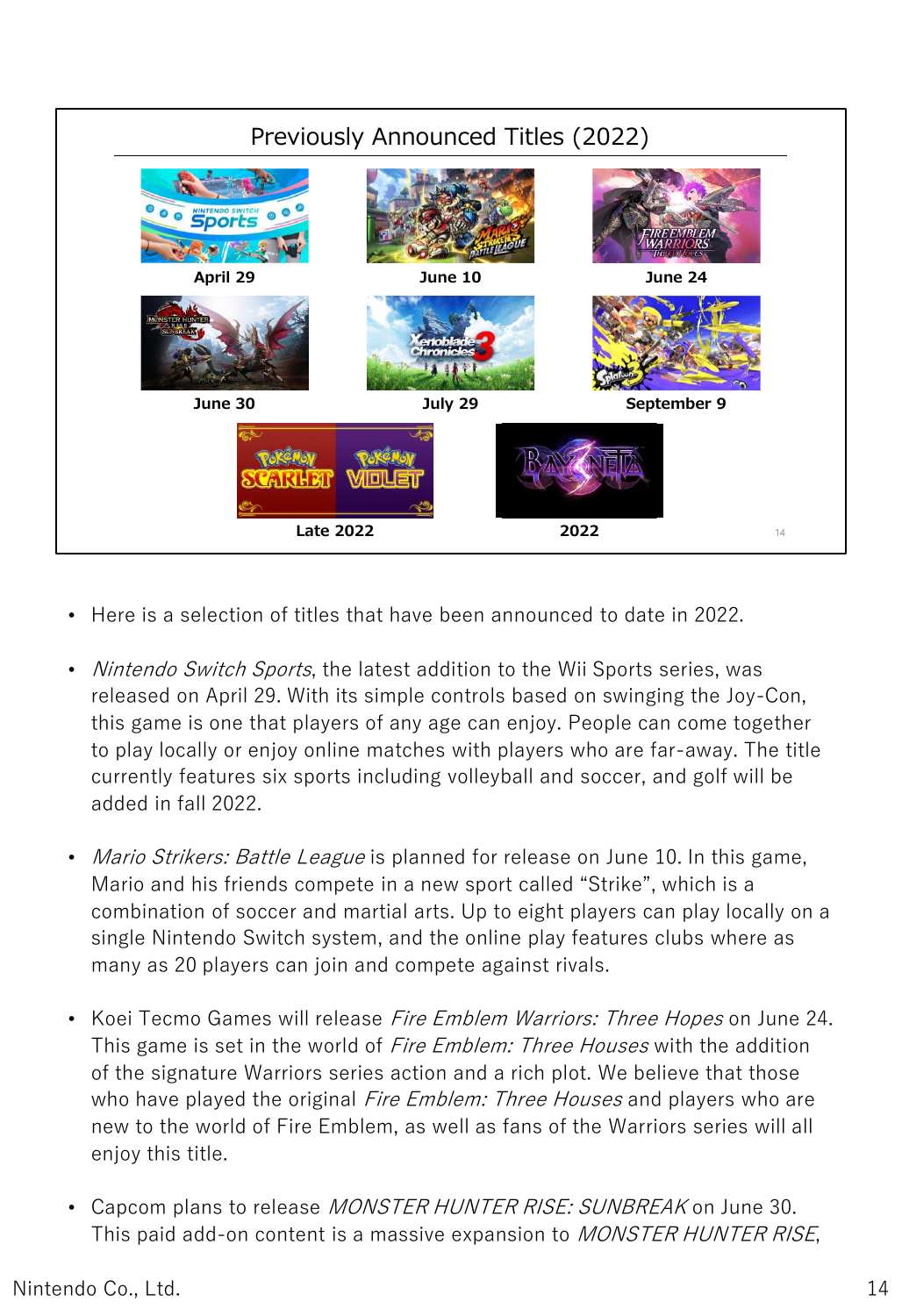originally released in March of 2021. For those who do not own the base game, MONSTER HUNTER RISE + SUNBREAK Set will offer the add-on content as a bundled package.

• Here are some titles that are scheduled for release from July onwards. We will continue to work to keep people enjoying Nintendo Switch.

Note: Fire Emblem Warriors: Three Hopes will be sold by Koei Tecmo Games in Japan and will be sold by Nintendo outside of Japan.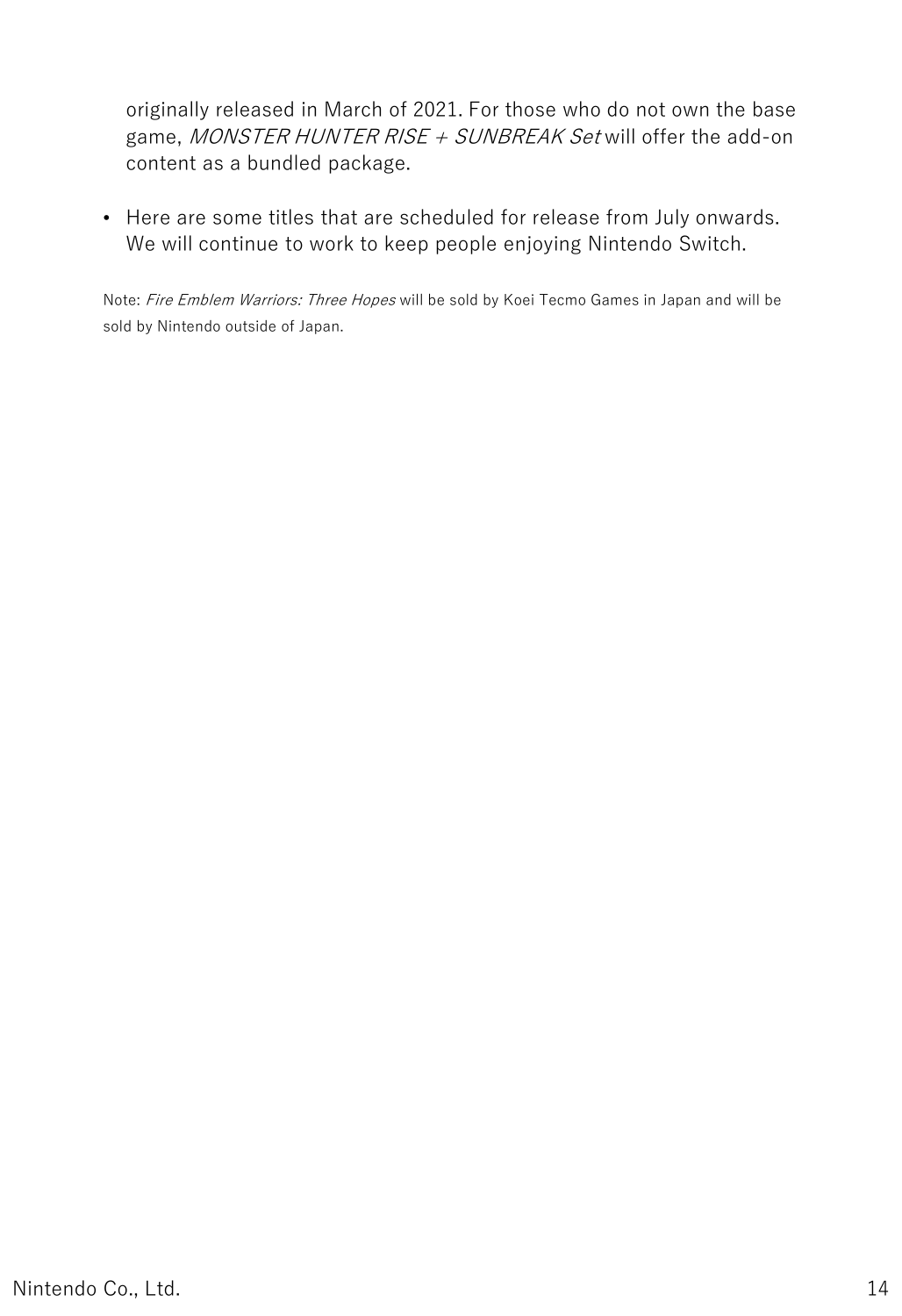| Stock Split, Stock-based Compensation                                                                                               |    |
|-------------------------------------------------------------------------------------------------------------------------------------|----|
|                                                                                                                                     |    |
| We announced the following two corporate actions                                                                                    |    |
| - Stock Split<br>Record date of September 30, 2022, 10-for-1 split effective October 1                                              |    |
| - Introduction of a Restricted Stock Compensation Plan<br>Directors and Executive Officers will be granted restricted stocks        |    |
| * For details regarding each corporate action, please refer to their respective timely disclosure materials<br>issued May 10, 2022. |    |
|                                                                                                                                     |    |
|                                                                                                                                     | 15 |

- Finally, we will touch on the "Stock Split" and "Introduction of a Restricted Stock Compensation Plan," two corporate actions which were announced today (May 10).
- In regard to the "Stock Split," the record date will be September 30, 2022, and a 10-for-1 split will take effect on October 1.
- Under the "Introduction of a Restricted Stock Compensation Plan," directors (excluding Audit and Supervisory Committee members and outside directors) and executive officers will be granted restricted stocks. A proposal concerning this measure is to be resolved at the 82<sup>nd</sup> Annual General Meeting of Shareholders, scheduled to be held on June 29, 2022.
- Furthermore, the share buyback which was announced at the same time will take place tomorrow morning (May 11). Up to one million shares (56.36 billion yen) will be acquired through the Tokyo Stock Exchange Trading Network System for Off-Auction Own Share Repurchase Trading (ToSTNeT-3).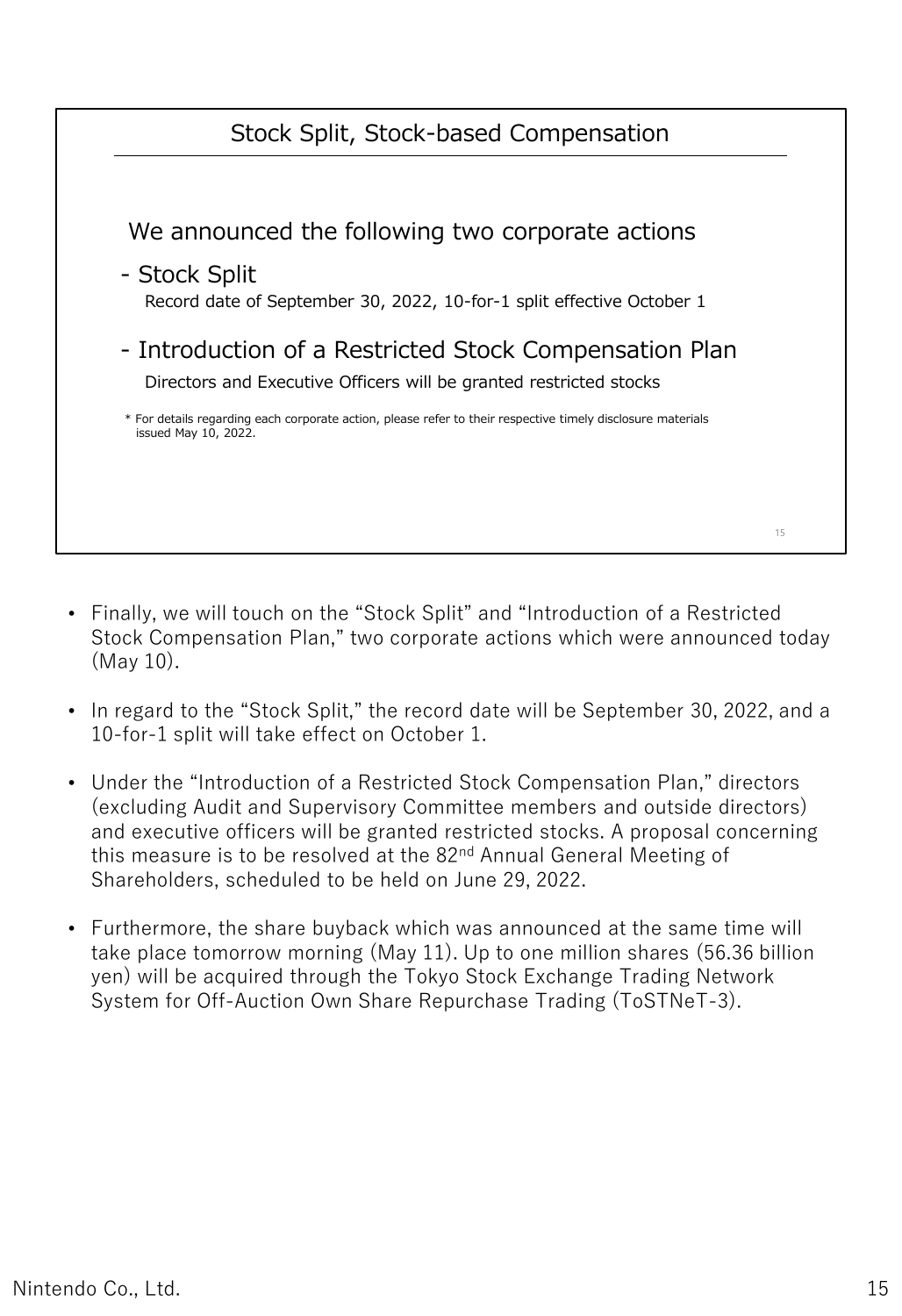## 3. Reference

[Disclaimers]

The contents of these materials are based upon the information available and the judgments which can be made at the time of the announcement. Nintendo is not responsible for updating or changing these materials if the information presented changes due to future circumstances or for other reasons. Also, forecasts referred to in these materials involve known and unknown risks and uncertainties. Please

note that such risks and uncertainties may cause actual results to be materially different from the forecasts.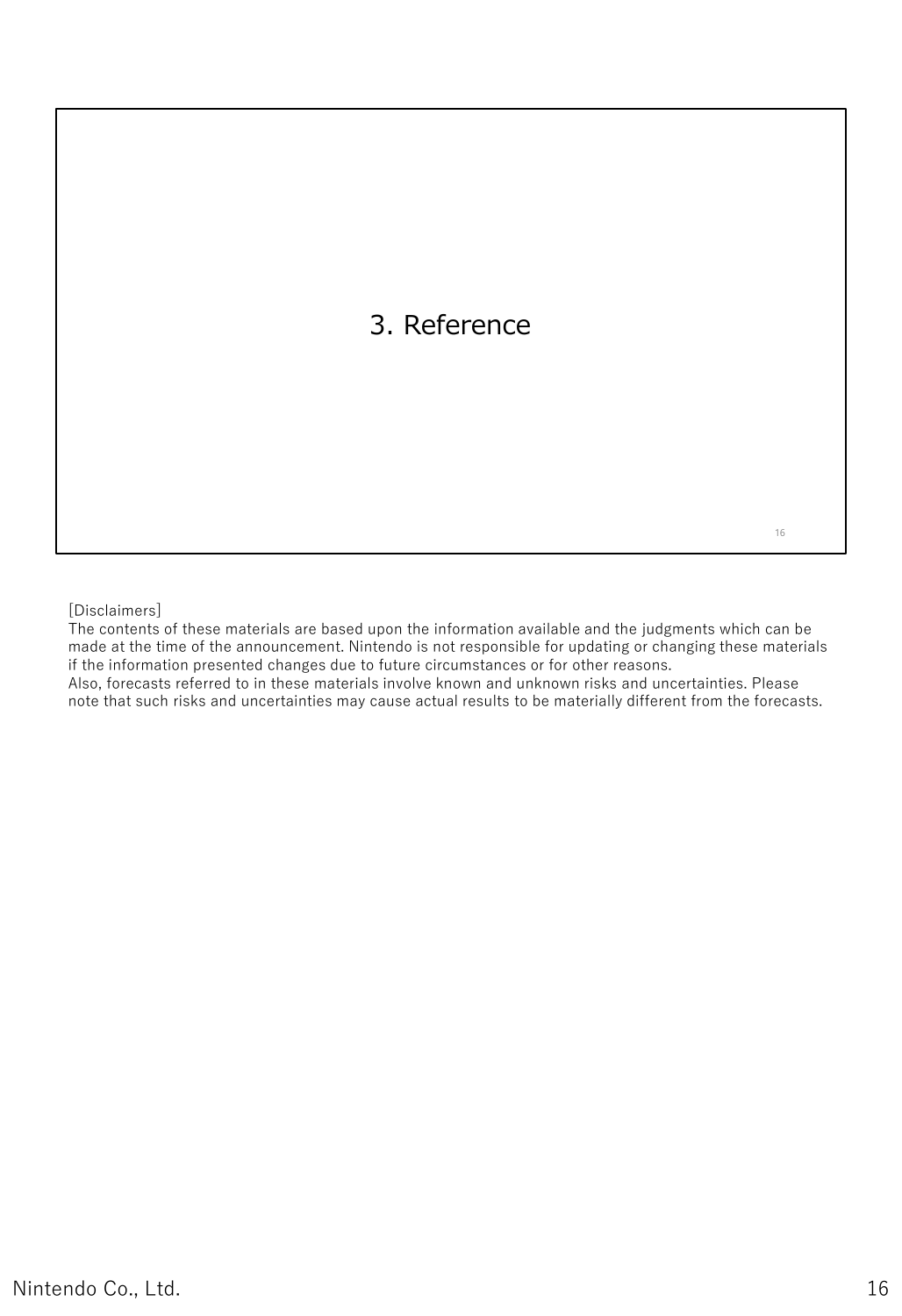|                                                                                                                                                                                                         |        |                                 |                   |              |                                                           |        |                            | units in ten thousands |              |
|---------------------------------------------------------------------------------------------------------------------------------------------------------------------------------------------------------|--------|---------------------------------|-------------------|--------------|-----------------------------------------------------------|--------|----------------------------|------------------------|--------------|
|                                                                                                                                                                                                         |        | FY22 (Apr. '21 $\sim$ Mar. '22) |                   | Life-to-date |                                                           |        | FY22 (Apr. '21 ~ Mar. '22) |                        | Life-to-date |
| Nintendo Switch                                                                                                                                                                                         | Global | incl.<br>Japan                  | incl.<br>Overseas | Global       |                                                           | Global | incl.<br>Japan             | incl.<br>Overseas      | Global       |
| Pokémon Brilliant Diamond/<br>Pokémon Shining Pearl                                                                                                                                                     | 1,465  | 385                             | 1,080             | 1,465        | New Super Mario Bros. U Deluxe                            | 286    | 18                         | 268                    | 1,331        |
| Pokémon Legends: Arceus                                                                                                                                                                                 | 1,264  | 346                             | 917               | 1,264        | SUPER MARIO ODYSSEY                                       | 267    | 19                         | 248                    | 2,350        |
| Mario Kart 8 Deluxe                                                                                                                                                                                     | 994    | 116                             | 878               | 4,533        | Kirby and the Forgotten Land                              | 265    | 85                         | 180                    | 265          |
| Mario Party Superstars                                                                                                                                                                                  | 688    | 133                             | 555               | 688          | New Pokémon Snap *                                        | 240    |                            | 240                    | 240          |
| Animal Crossing: New Horizons                                                                                                                                                                           | 601    | 82                              | 519               | 3,864        | Mario Golf: Super Rush                                    | 235    | 31                         | 203                    | 235          |
| Super Smash Bros. Ultimate                                                                                                                                                                              | 433    | 96                              | 336               | 2,817        | Luigi's Mansion 3                                         | 183    | 13                         | 171                    | 1,143        |
| The Legend of Zelda: Breath of the Wild                                                                                                                                                                 | 428    | 55                              | 372               | 2,655        | Miitopia                                                  | 168    | 39                         | 129                    | 168          |
| Ring Fit Adventure                                                                                                                                                                                      | 398    | 90                              | 308               | 1.409        | Big Brain Academy: Brain vs. Brain                        | 159    | 45                         | 114                    | 159          |
| The Legend of Zelda: Skyward Sword HD                                                                                                                                                                   | 391    | 45                              | 346               | 391          | WarioWare: Get It Together!                               | 127    | 31                         | 96                     | 127          |
| Super Mario 3D World + Bowser's Fury                                                                                                                                                                    | 384    | 58                              | 325               | 943          | Pokémon: Let's Go, Pikachu!/<br>Pokémon: Let's Go, Eevee! | 125    | 3                          | 121                    | 1,453        |
| Pokémon Sword/ Pokémon Shield                                                                                                                                                                           | 318    | 50                              | 268               | 2,427        | Splatoon 2                                                | 109    | 42                         | 67                     | 1,330        |
| Super Mario Party                                                                                                                                                                                       | 299    | 33                              | 266               | 1,778        | Clubhouse Games: 51 Worldwide Classics                    | 108    | 52                         | 56                     | 422          |
| Metroid Dread                                                                                                                                                                                           | 290    | 27                              | 263               | 290          | Game Builder Garage                                       | 106    | 45                         | 61                     | 106          |
| [Note] Software sales units include the quantity bundled with hardware. Software sales units include their downloadable versions.<br>*This title is licensed to be sold as a Nintendo product overseas. |        |                                 |                   |              |                                                           |        |                            | 17                     |              |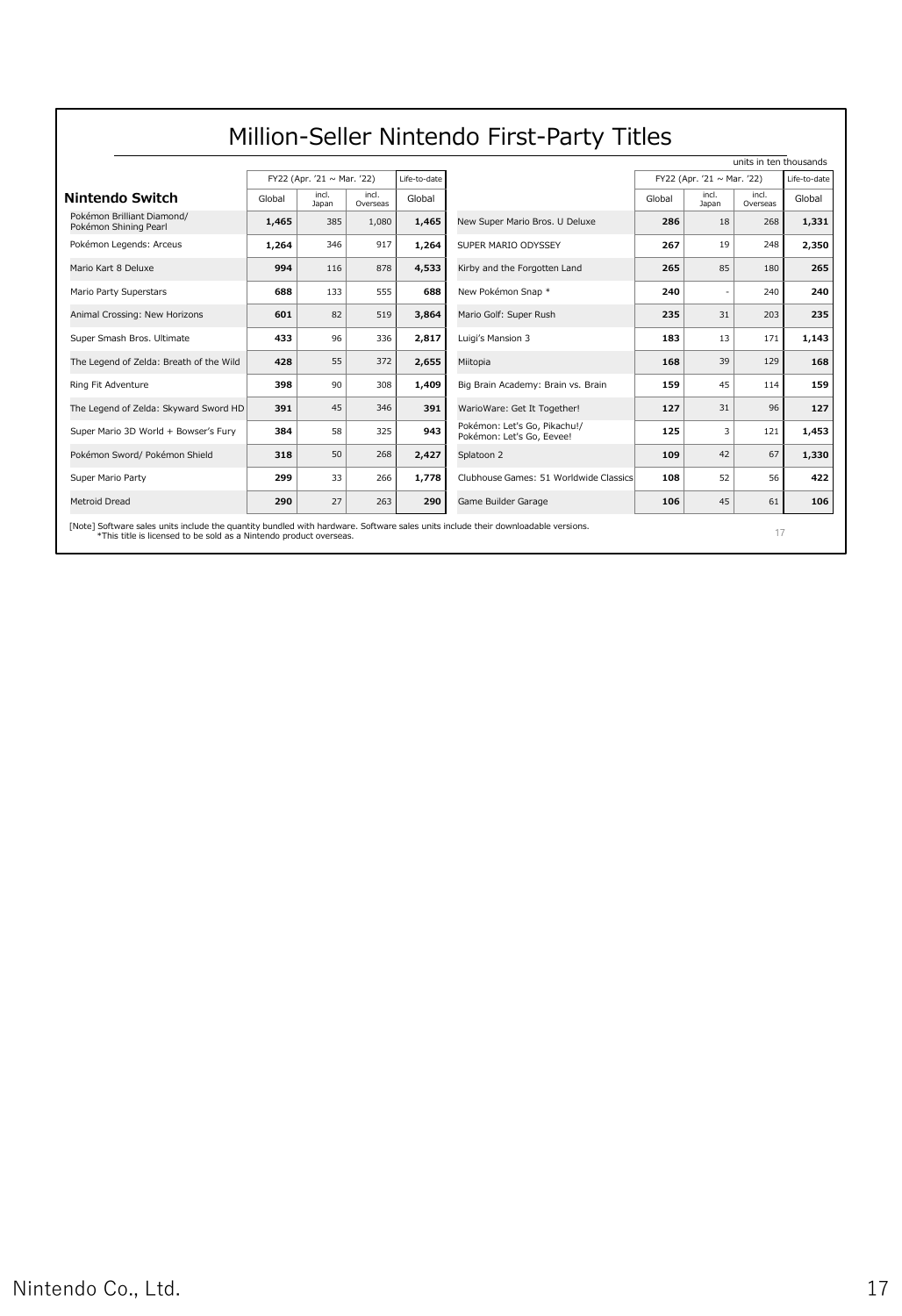### Key Indicators

#### Proportion of Overseas Sales

| <b>FY22</b> |                |       |       |  |  |
|-------------|----------------|-------|-------|--|--|
| Q1          | Q <sub>2</sub> | Q3    | Q4    |  |  |
| 77.9%       | 78.7%          | 79.6% | 78.2% |  |  |
| 78.3%       |                |       |       |  |  |
| 79.0%       |                |       |       |  |  |
| 78.8%       |                |       |       |  |  |

| FY21  |                |                |       |  |  |
|-------|----------------|----------------|-------|--|--|
| Q1    | Q <sub>2</sub> | Q <sub>3</sub> | Q4    |  |  |
| 76.3% | 78.6%          | 77.7%          | 76.6% |  |  |
| 77.5% |                |                |       |  |  |
|       |                |                |       |  |  |
| 77.4% |                |                |       |  |  |

\*Proportion of overseas (outside of Japan) sales to total sales

#### Proportion of Hardware Sales

| <b>FY22</b> |                      |  |    |  |
|-------------|----------------------|--|----|--|
| Q1          | Q3<br>Q <sub>2</sub> |  | Q4 |  |
| 47.6%       | 45.2%<br>53.9%       |  |    |  |
| 46.5%       |                      |  |    |  |
|             |                      |  |    |  |
|             | 48.4%                |  |    |  |

|       | <b>FY21</b>    |                |       |
|-------|----------------|----------------|-------|
| Q1    | Q <sub>2</sub> | Q <sub>3</sub> | Q4    |
| 47.2% | 54.4%          | 57.5%          | 47.6% |
|       | 51.1%          |                |       |
| 54.0% |                |                |       |
|       | 52.7%          |                |       |

\*Proportion of hardware (including accessories) sales to total dedicated video game platform sales

#### Proportion of First-Party Software Sales

| <b>FY22</b> |                |       |       |  |
|-------------|----------------|-------|-------|--|
| Q1          | Q <sub>2</sub> | Q3    | Q4    |  |
| 72.3%       | 68.9%          | 84.1% | 82.3% |  |
| 70.6%       |                |       |       |  |
| 77.7%       |                |       |       |  |
|             | 78.8%          |       |       |  |

|                | <b>FY21</b>                      |       |  |  |  |
|----------------|----------------------------------|-------|--|--|--|
| Q <sub>1</sub> | Q <sub>2</sub><br>Q <sub>3</sub> |       |  |  |  |
| 82.5%          | 81.2%                            | 71.7% |  |  |  |
| 81.9%          |                                  |       |  |  |  |
|                |                                  |       |  |  |  |
|                | 79.4%                            |       |  |  |  |

\*Proportion of first-party software sales to total dedicated video game platform software sales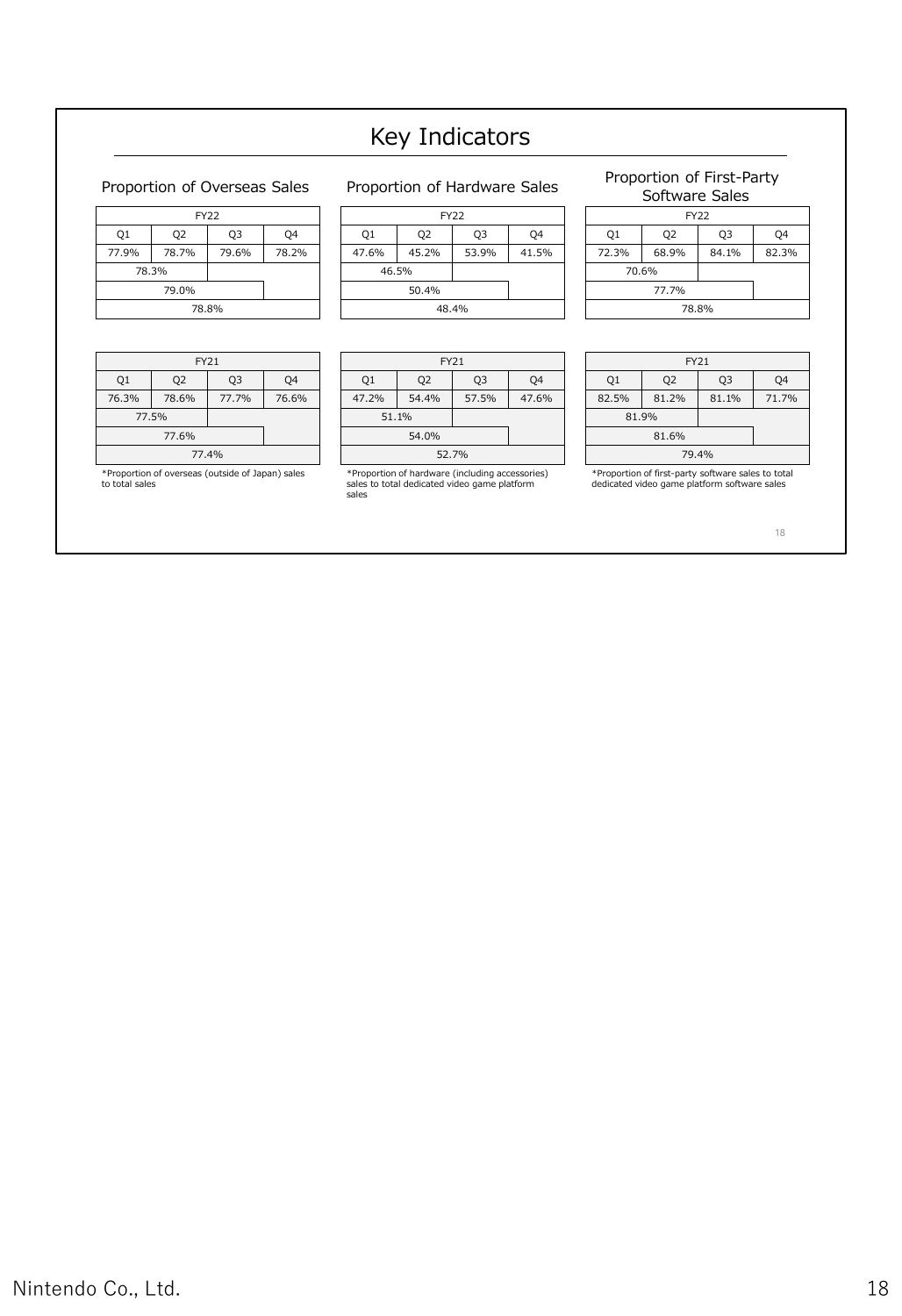### Digital Sales Indicators

#### Digital Sales

|          | Digital Jaics                    |             | (yen)    |  |  |
|----------|----------------------------------|-------------|----------|--|--|
|          |                                  | <b>FY22</b> |          |  |  |
| Q1       | Q <sub>2</sub><br>Q <sub>3</sub> |             |          |  |  |
| 75.9 bn  | 68.2 bn                          | 110.8 bn    | 104.6 bn |  |  |
|          | 144.2 bn                         |             |          |  |  |
| 255.0 bn |                                  |             |          |  |  |
|          | 359.6 bn                         |             |          |  |  |

| FY21           |                                  |  |  |  |
|----------------|----------------------------------|--|--|--|
| Q <sub>1</sub> | Q <sub>2</sub><br>Q <sub>3</sub> |  |  |  |
| 101.0 bn       | 84.4 bn<br>70.4 bn               |  |  |  |
| 171.5 bn       |                                  |  |  |  |
|                |                                  |  |  |  |
|                | 344.1 bn                         |  |  |  |

\*Digital sales include (a) downloadable version<br>of packaged software (the downloadable version<br>of software that is offered both physically and<br>digitally), (b) download-only software, (c) add-<br>on content and (d) Nintendo Sw

#### Proportion of Digital Sales

| <b>FY22</b> |                |    |  |  |
|-------------|----------------|----|--|--|
| Q1          | Q <sub>2</sub> | Q3 |  |  |
| 46.9%       | 35.3%<br>43.2% |    |  |  |
| 45.1%       |                |    |  |  |
|             |                |    |  |  |
|             | 42.6%          |    |  |  |

|       | <b>FY21</b>    |                |       |
|-------|----------------|----------------|-------|
| O1    | Q <sub>2</sub> | Q <sub>3</sub> | Q4    |
| 55.6% | 38.9%          | 32.1%          | 49.6% |
| 47.2% |                |                |       |
| 40.9% |                |                |       |
|       | 42.8%          |                |       |

\*Proportion of digital sales to total dedicated video game platform software sales

Proportion of Downloadable Versions of Packaged Software Sales

|       |                | <b>FY22</b> |       |  |
|-------|----------------|-------------|-------|--|
| Q1    | Q <sub>2</sub> |             | O4    |  |
| 52.1% | 49.1%          | 56.3%       | 63.9% |  |
| 50.7% |                |             |       |  |
| 53.1% |                |             |       |  |
|       | 56.2%          |             |       |  |

|                | <b>FY21</b>                      |       |       |  |  |
|----------------|----------------------------------|-------|-------|--|--|
| Q <sub>1</sub> | Q <sub>2</sub><br>Q <sub>3</sub> |       |       |  |  |
| 67.7%          | 57.8%                            | 48.6% | 60.9% |  |  |
| 63.6%          |                                  |       |       |  |  |
|                |                                  |       |       |  |  |
|                | 59.3%                            |       |       |  |  |

\*Proportion of downloadable versions of packaged software sales to total digital sales as indicated on the left: a/(a+b+c+d)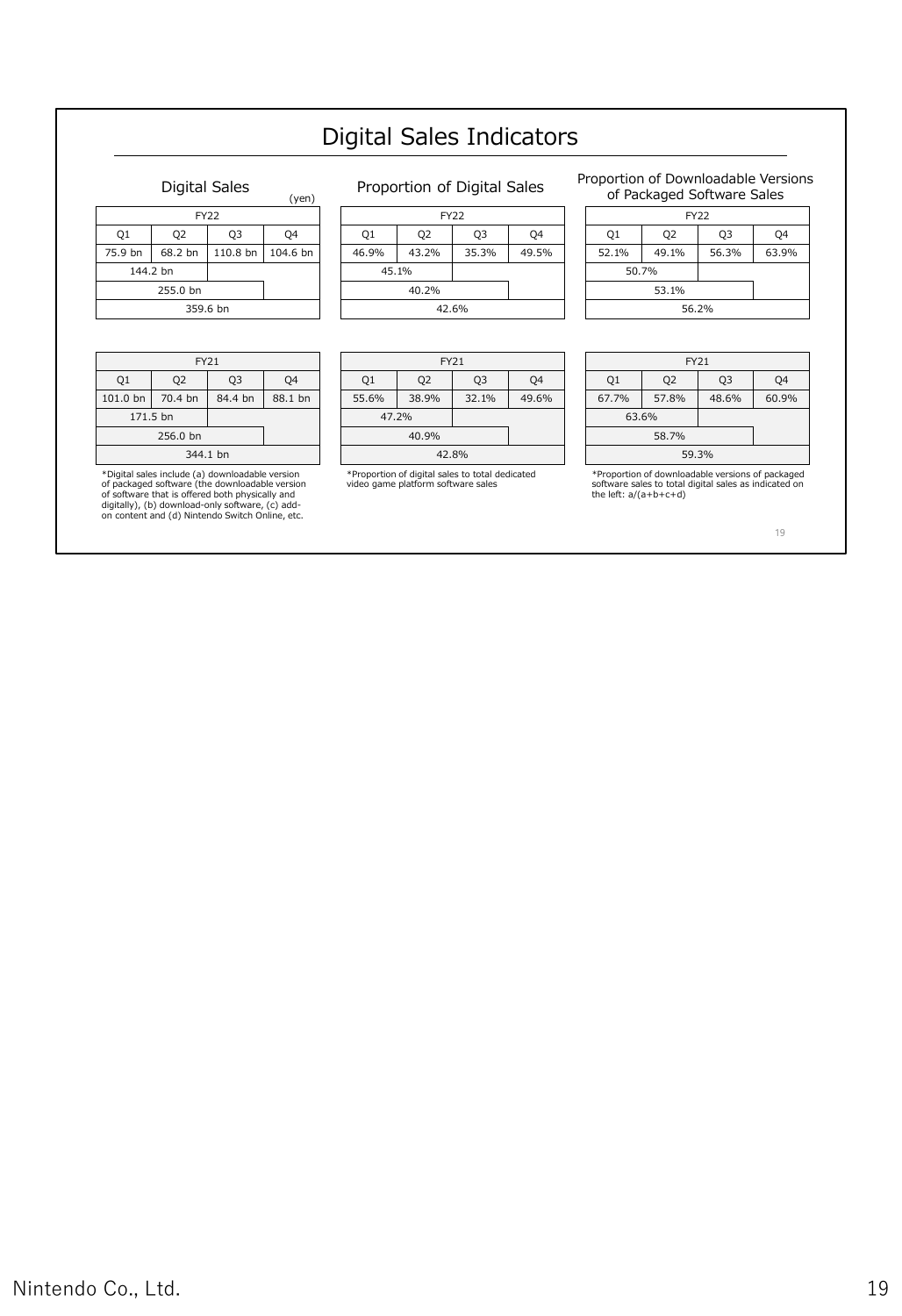| Launch Dates of Primary Nintendo Products by Region (April 2021~March 2022) |             |                                                          |             |                                                                                                                                                                                                                                                                                                          |             |
|-----------------------------------------------------------------------------|-------------|----------------------------------------------------------|-------------|----------------------------------------------------------------------------------------------------------------------------------------------------------------------------------------------------------------------------------------------------------------------------------------------------------|-------------|
| Japan                                                                       |             | <b>The United States</b>                                 |             | Europe                                                                                                                                                                                                                                                                                                   |             |
| Title                                                                       | Launch Date | Title                                                    | Launch Date | Title                                                                                                                                                                                                                                                                                                    | Launch Date |
| Nintendo Switch                                                             |             |                                                          |             |                                                                                                                                                                                                                                                                                                          |             |
| (Hardware)                                                                  |             | (Hardware)                                               |             | (Hardware)                                                                                                                                                                                                                                                                                               |             |
| Nintendo Switch - OLED Model                                                | 10/8/2021   | Nintendo Switch - OLED Model                             | 10/8/2021   | Nintendo Switch - OLED Model                                                                                                                                                                                                                                                                             | 10/8/2021   |
| (Software)                                                                  |             | (Software)                                               |             | (Software)                                                                                                                                                                                                                                                                                               |             |
| New Pokémon Snap *                                                          | 4/30/2021   | New Pokémon Snap *                                       | 4/30/2021   | New Pokémon Snap *                                                                                                                                                                                                                                                                                       | 4/30/2021   |
| Famicom Detective Club: The Missing Heir                                    | 5/14/2021   | Famicom Detective Club: The Missing Heir **              | 5/14/2021   | Famicom Detective Club: The Missing Heir **                                                                                                                                                                                                                                                              | 5/14/2021   |
| Famicom Detective Club: The Girl Who Stands Behind                          | 5/14/2021   | Famicom Detective Club:<br>The Girl Who Stands Behind ** | 5/14/2021   | Famicom Detective Club:<br>The Girl Who Stands Behind **                                                                                                                                                                                                                                                 | 5/14/2021   |
| Miitopia                                                                    | 5/21/2021   | Miitopia                                                 | 5/21/2021   | Miitopia                                                                                                                                                                                                                                                                                                 | 5/21/2021   |
| DC Super Hero Girls: Teen Power                                             | 6/4/2021    | DC Super Hero Girls: Teen Power                          | 6/4/2021    | DC Super Hero Girls: Teen Power                                                                                                                                                                                                                                                                          | 6/4/2021    |
| Game Builder Garage                                                         | 6/11/2021   | Game Builder Garage                                      | 6/11/2021   | Game Builder Garage                                                                                                                                                                                                                                                                                      | 6/11/2021   |
| Mario Golf: Super Rush                                                      | 6/25/2021   | Mario Golf: Super Rush                                   | 6/25/2021   | Mario Golf: Super Rush                                                                                                                                                                                                                                                                                   | 6/25/2021   |
| The Legend of Zelda: Skyward Sword HD                                       | 7/16/2021   | The Legend of Zelda: Skyward Sword HD                    | 7/16/2021   | The Legend of Zelda: Skyward Sword HD                                                                                                                                                                                                                                                                    | 7/16/2021   |
| WarioWare: Get It Together!                                                 | 9/10/2021   | WarioWare: Get It Together!                              | 9/10/2021   | WarioWare: Get It Together!                                                                                                                                                                                                                                                                              | 9/10/2021   |
| Metroid Dread                                                               | 10/8/2021   | Metroid Dread                                            | 10/8/2021   | Metroid Dread                                                                                                                                                                                                                                                                                            | 10/8/2021   |
| Mario Party Superstars                                                      | 10/29/2021  | Mario Party Superstars                                   | 10/29/2021  | Mario Party Superstars                                                                                                                                                                                                                                                                                   | 10/29/2021  |
| Pokémon Brilliant Diamond                                                   | 11/19/2021  | Pokémon Brilliant Diamond                                | 11/19/2021  | Shin Megami Tensei V ***                                                                                                                                                                                                                                                                                 | 11/12/2021  |
| Pokémon Shining Pearl                                                       | 11/19/2021  | Pokémon Shining Pearl                                    | 11/19/2021  | Pokémon Brilliant Diamond                                                                                                                                                                                                                                                                                | 11/19/2021  |
| Big Brain Academy: Brain vs. Brain                                          | 12/3/2021   | Big Brain Academy: Brain vs. Brain                       | 12/3/2021   | Pokémon Shining Pearl                                                                                                                                                                                                                                                                                    | 11/19/2021  |
| Pokémon Legends: Arceus                                                     | 1/28/2022   | Pokémon Legends: Arceus                                  | 1/28/2022   | Big Brain Academy: Brain vs. Brain                                                                                                                                                                                                                                                                       | 12/3/2021   |
| Kirby and the Forgotten Land                                                | 3/25/2022   | TRIANGLE STRATEGY ***                                    | 3/4/2022    | Pokémon Legends: Arceus                                                                                                                                                                                                                                                                                  | 1/28/2022   |
|                                                                             |             | Kirby and the Forgotten Land                             | 3/25/2022   | TRIANGLE STRATEGY ***                                                                                                                                                                                                                                                                                    | 3/4/2022    |
|                                                                             |             |                                                          |             | Kirby and the Forgotten Land                                                                                                                                                                                                                                                                             | 3/25/2022   |
| <b>Others</b>                                                               |             |                                                          |             |                                                                                                                                                                                                                                                                                                          |             |
| Game & Watch: The Legend of Zelda                                           | 11/12/2021  | Game & Watch: The Legend of Zelda                        | 11/12/2021  | Game & Watch: The Legend of Zelda                                                                                                                                                                                                                                                                        | 11/12/2021  |
|                                                                             |             | ** This title is available in downloadable format only.  |             | [Notes] Launch dates may differ within the United States and European regions depending on territories or countries.<br>*This title is released and sold by The Pokémon Company in Japan, and by Nintendo outside of Japan.<br>*** This title is licensed to be released and sold as a Nintendo product. |             |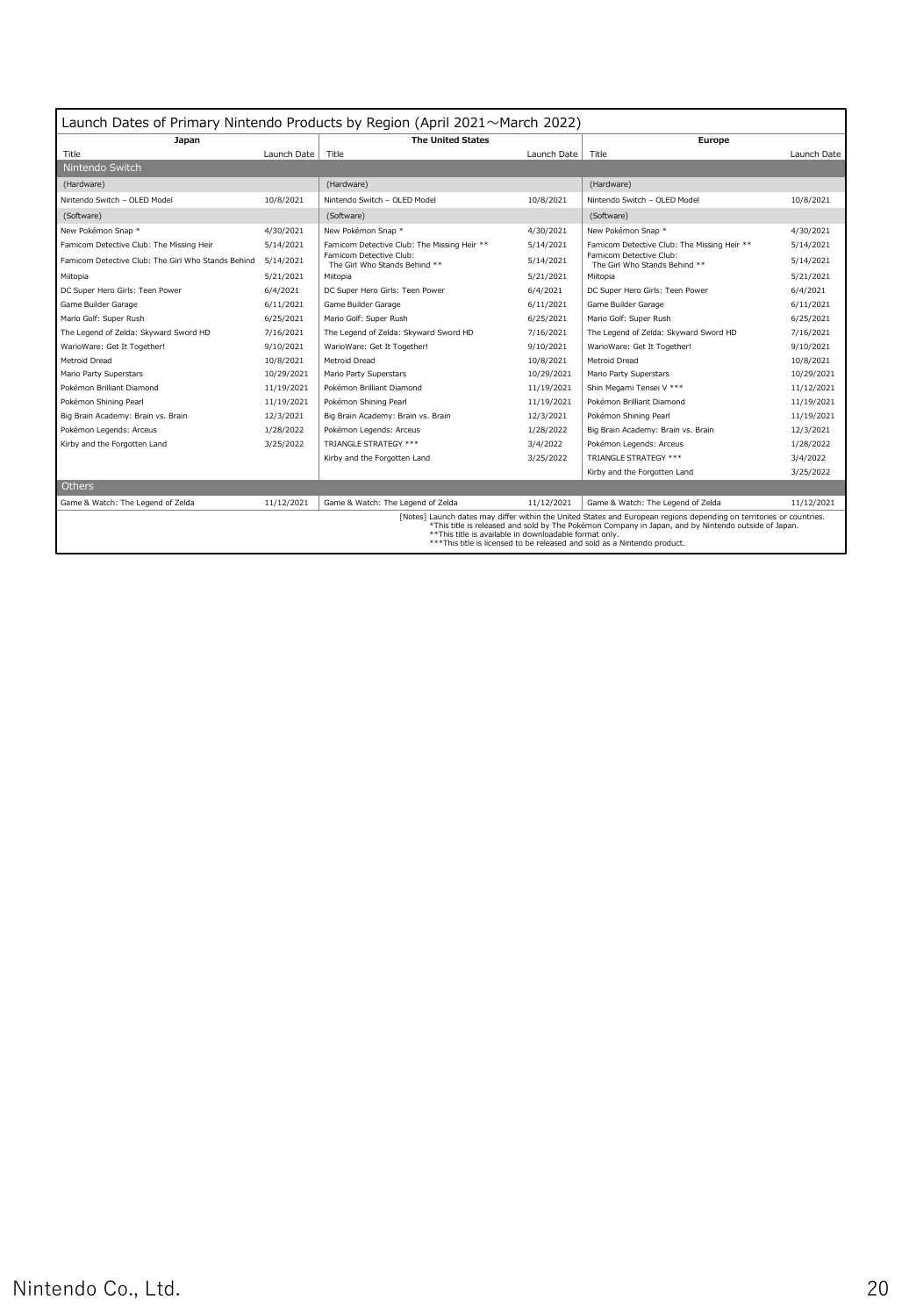| Japan                                                            |             | <b>The United States</b>                                         |             | Europe                                                                                                                                                                                 |             |
|------------------------------------------------------------------|-------------|------------------------------------------------------------------|-------------|----------------------------------------------------------------------------------------------------------------------------------------------------------------------------------------|-------------|
| Title                                                            | Launch Date | Title                                                            | Launch Date | Title                                                                                                                                                                                  | Launch Date |
| Nintendo Switch                                                  |             |                                                                  |             |                                                                                                                                                                                        |             |
| (Software)                                                       |             | (Software)                                                       |             | (Software)                                                                                                                                                                             |             |
| Nintendo Switch Sports                                           | 4/29/2022   | Nintendo Switch Sports                                           | 4/29/2022   | Nintendo Switch Sports                                                                                                                                                                 | 4/29/2022   |
| Mario Strikers: Battle League                                    | 6/10/2022   | Mario Strikers: Battle League                                    | 6/10/2022   | Mario Strikers: Battle League Football                                                                                                                                                 | 6/10/2022   |
| Xenoblade Chronicles 3                                           | 7/29/2022   | Fire Emblem Warriors: Three Hopes *                              | 6/24/2022   | Fire Emblem Warriors: Three Hopes *                                                                                                                                                    | 6/24/2022   |
| Splatoon 3                                                       | 9/9/2022    | LIVE A LIVE *                                                    | 7/22/2022   | LIVE A LIVE *                                                                                                                                                                          | 7/22/2022   |
| Pokémon Scarlet                                                  | Late 2022   | Xenoblade Chronicles 3                                           | 7/29/2022   | Xenoblade Chronicles 3                                                                                                                                                                 | 7/29/2022   |
| Pokémon Violet                                                   | Late 2022   | Splatoon 3                                                       | 9/9/2022    | Splatoon 3                                                                                                                                                                             | 9/9/2022    |
| Mario + Rabbids Sparks of Hope *                                 | 2022        | Pokémon Scarlet                                                  | Late 2022   | Pokémon Scarlet                                                                                                                                                                        | Late 2022   |
| Bavonetta 3                                                      | 2022        | Pokémon Violet                                                   | Late 2022   | Pokémon Violet                                                                                                                                                                         | Late 2022   |
| The sequel to The Legend of Zelda: Breath of the Wild<br>(temp.) | Spring 2023 | Bavonetta 3                                                      | 2022        | Bavonetta 3                                                                                                                                                                            | 2022        |
| Metroid Prime 4 (temp.)                                          | <b>TBA</b>  | The sequel to The Legend of Zelda: Breath of the Wild<br>(temp.) | Spring 2023 | The sequel to The Legend of Zelda: Breath of the Wild<br>(temp.)                                                                                                                       | Spring 2023 |
|                                                                  |             | Metroid Prime 4 (temp.)                                          | TBA         | Metroid Prime 4 (temp.)                                                                                                                                                                | TBA         |
|                                                                  |             | Advance Wars 1+2: Re-Boot Camp                                   | <b>TBA</b>  | Advance Wars 1+2: Re-Boot Camp                                                                                                                                                         | <b>TBA</b>  |
|                                                                  |             | [Notes] Launch dates and titles etc. are subject to change.      |             | Launch dates may differ within the United States and European regions depending on territories or countries.<br>*This title is licensed to be released and sold as a Nintendo product. |             |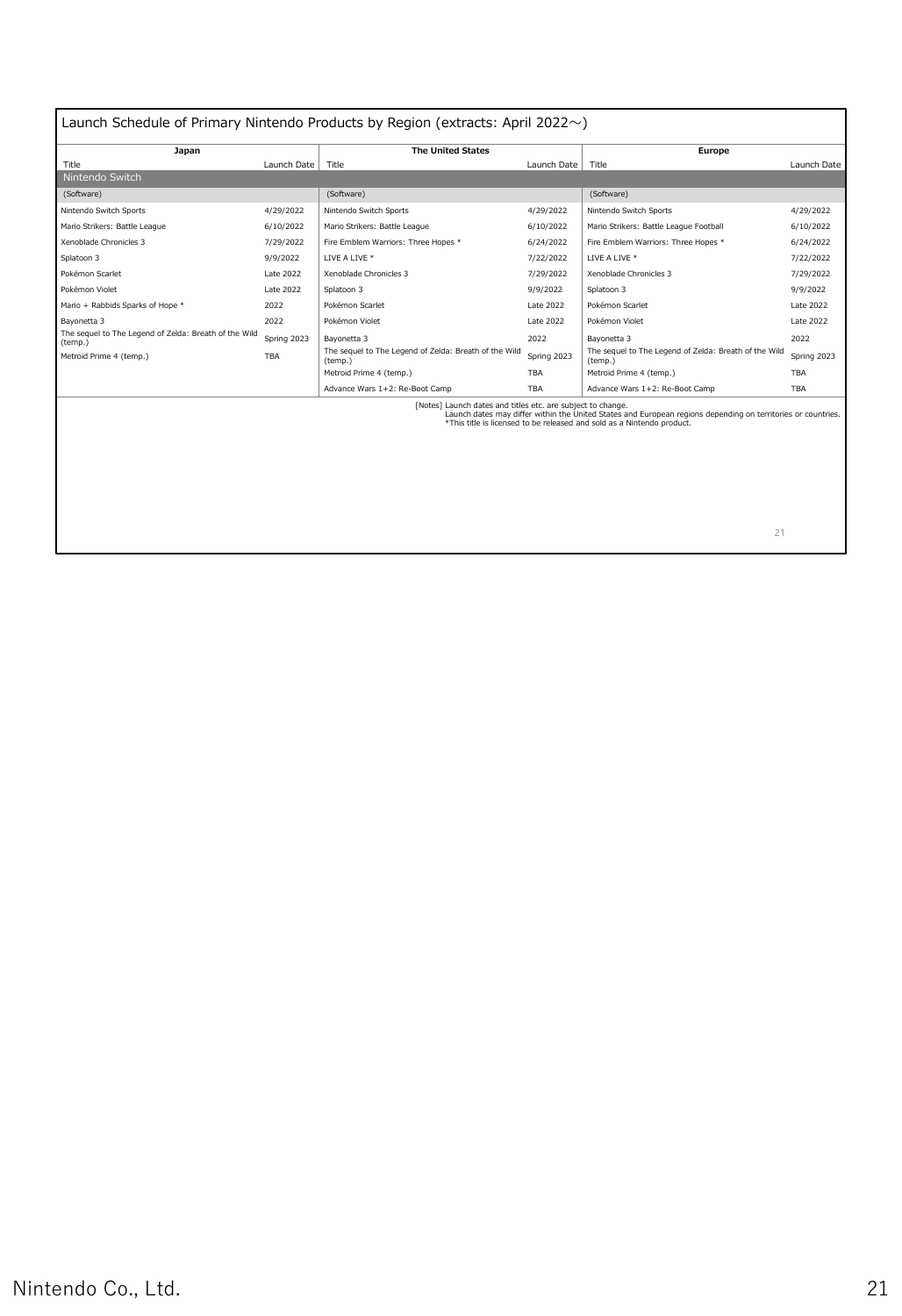| Region        | Title                                                   | Publisher                  | Title                                                   | Publisher            |
|---------------|---------------------------------------------------------|----------------------------|---------------------------------------------------------|----------------------|
|               | Demon Slayer -Kimetsu no Yaiba- The Hinokami Chronicles | Aniplex                    | NOBUNAGA'S AMBITION: Shinsei                            | KOEI TECMO GAMES     |
|               | KLONOA Phantasy Reverie Series                          | Bandai Namco Entertainment | eBASEBALL PAWAFURU PUROYAKYU 2022                       | <b>KONAMI</b>        |
|               | SD GUNDAM BATTLE ALLIANCE                               | Bandai Namco Entertainment | ANONYMOUS:CODE                                          | MAGES.               |
|               | Taiko no Tatsujin: Rhythm Festival                      | Bandai Namco Entertainment | Yomawari 3                                              | Nippon Ichi Software |
|               | CAPCOM FIGHTING COLLECTION                              | CAPCOM                     | OMORT                                                   | <b>OMOCAT</b>        |
| Japan         | MONSTER HUNTER RISE: SUNBREAK                           | CAPCOM                     | SONIC ORIGINS                                           | <b>SEGA</b>          |
|               | Fall Guys                                               | Epic Games                 | DISCO ELYSIUM THE FINAL CUT                             | Spike Chunsoft       |
|               | FRONT MISSION 1st: Remake                               | Forever Entertainment      | DRAGONQUESTX ITSUTSUNOMEZAMESHISYUZOKU OFFLINE          | SQUARE ENIX          |
|               | Taiko Risshiden V DX                                    | KOEI TECMO GAMES           | LIVE A LIVE                                             | SOUARE ENIX          |
|               | Fire Emblem Warriors: Three Hopes                       | KOEI TECMO GAMES           | The Centennial Case: A Shijima Story                    | SQUARE ENIX          |
|               | Neon White                                              | Annapurna Interactive      | 13 Sentinels: Aegis Rim                                 | <b>SEGA</b>          |
|               | STAR WARS: The Force Unleashed                          | Aspyr                      | Demon Slayer -Kimetsu no Yaiba- The Hinokami Chronicles | <b>SEGA</b>          |
|               | CAPCOM FIGHTING COLLECTION                              | Capcom                     | SONIC ORIGINS                                           | <b>SEGA</b>          |
| The<br>United | MONSTER HUNTER RISE: SUNBREAK                           | Capcom                     | Two Point Campus                                        | <b>SEGA</b>          |
| <b>States</b> | Teenage Mutant Ninja Turtles: Shredder's Revenge        | DotFmu                     | CHRONO CROSS: THE RADICAL DREAMERS EDITION              | SQUARE ENIX          |
|               | Fall Guys                                               | Epic Games                 | Cuphead - The Delicious Last Course                     | Studio MDHR          |
|               | Don't Starve Together                                   | Klei Entertainment         | Kao the Kangaroo                                        | Tate Multimedia      |
|               | MI B The Show 22                                        | MI B                       | LEGO Star Wars: The Skywalker Saga                      | Warner Bros. Games   |
|               | Neon White                                              | Annapurna Interactive      | 13 Sentinels: Aegis Rim                                 | <b>SEGA</b>          |
|               | STAR WARS: The Force Unleashed                          | Aspyr                      | Demon Slayer -Kimetsu no Yaiba- The Hinokami Chronicles | <b>SEGA</b>          |
|               | CAPCOM FIGHTING COLLECTION                              | Capcom                     | SONIC ORIGINS                                           | <b>SEGA</b>          |
|               | MONSTER HUNTER RISE: SUNBREAK                           | Capcom                     | Two Point Campus                                        | <b>SEGA</b>          |
| Europe        | Teenage Mutant Ninja Turtles: Shredder's Revenge        | DotEmu                     | CHRONO CROSS: THE RADICAL DREAMERS EDITION              | SOUARE ENIX          |
|               | Fall Guys                                               | Epic Games                 | Cuphead - The Delicious Last Course                     | Studio MDHR          |
|               | Don't Starve Together                                   | Klei Entertainment         | Kao the Kangaroo                                        | Tate Multimedia      |
|               | MLB The Show 22                                         | MI <sub>B</sub>            | LEGO Star Wars: The Skywalker Saga                      | Warner Bros, Games   |